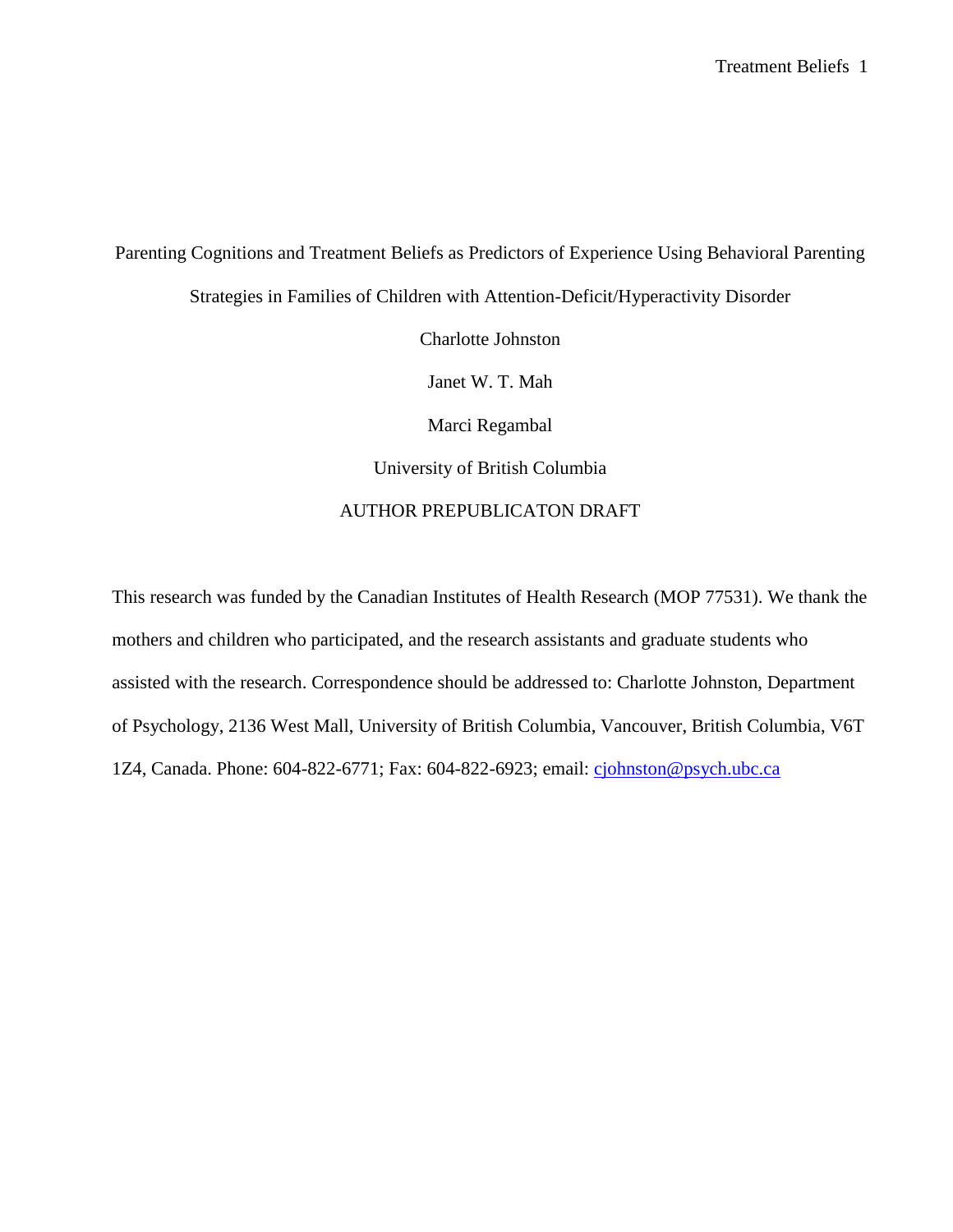Treatment Beliefs 2

#### Abstract

We tested a model of mothers' parenting efficacy and attributions for child ADHD behaviors as predictors of experiences with behavioral treatment. The model proposed that mothers' beliefs regarding the acceptability and effectiveness of behavioral strategies would intervene between mothers' cognitions about parenting and child behavior and their treatment experiences. Participants were 101 mothers of 5 to 10 year old children (82% male) with ADHD. Mothers reported their parenting efficacy and attributions for child behavior, and then received a single session of treatment teaching two behavior management strategies. Then, mothers reported their beliefs regarding the acceptability and effectiveness of these strategies. A follow-up phone interview 1 week later assessed mothers' experiences in using the behavioral strategies. The overall model fit the data. Attributions of child ADHD behavior as more pervasive, enduring, and within the child's control were related to seeing behavioral treatment as more acceptable, but neither attributions nor treatment acceptability predicted treatment experience. However, mothers with higher parenting efficacy viewed the behavioral strategies as more likely to be effective, and this pathway significantly predicted positive treatment experience. Implications for understanding the variables that contribute to parental decision-making and treatment participation for childhood ADHD are considered.

Keywords: Attention-Deficit/Hyperactivity Disorder; Behavioral Treatment; Attributions; Treatment Acceptability; Parenting Efficacy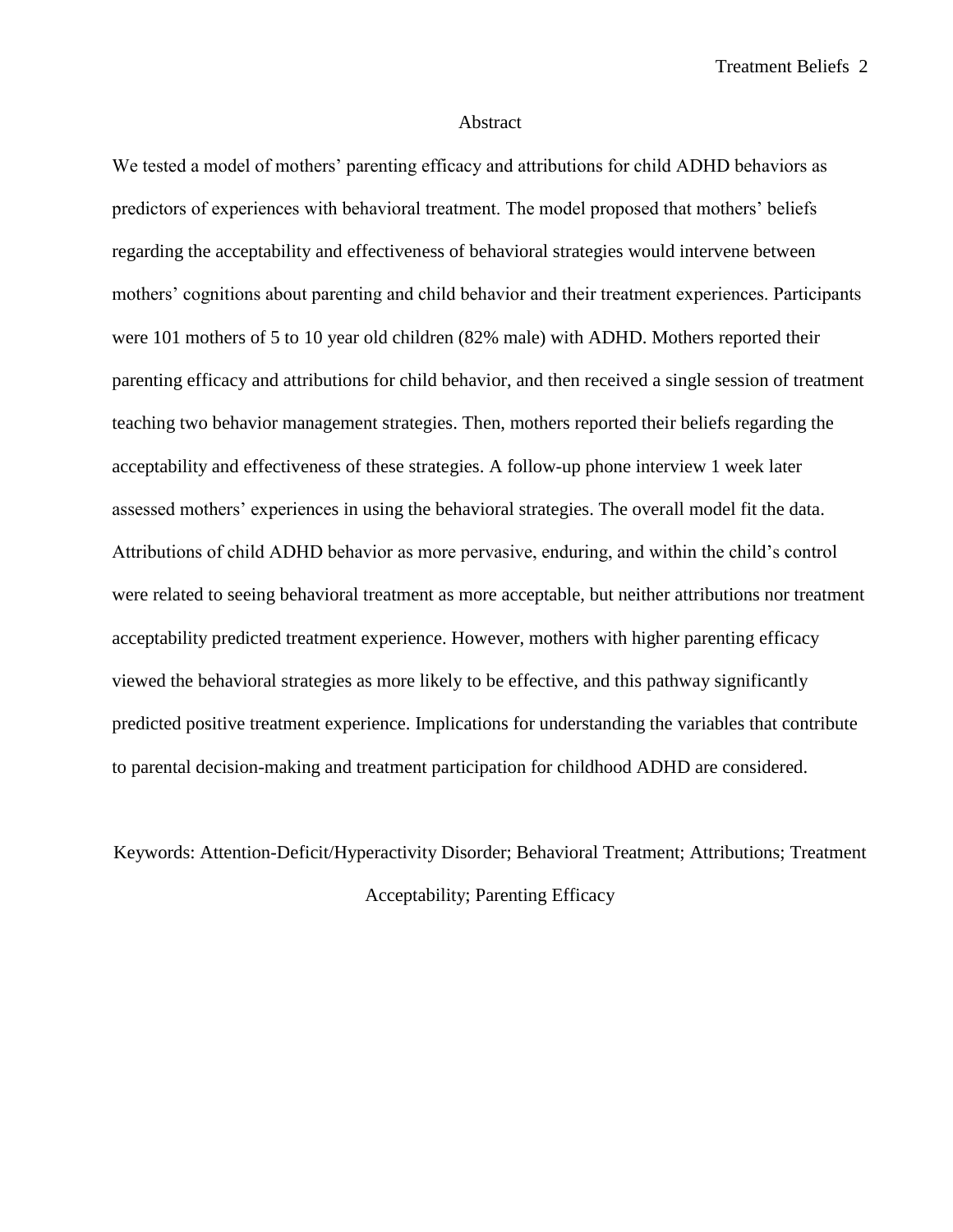Parenting Cognitions and Treatment Beliefs as Predictors of Experience Using Behavioral Parenting Strategies in Families of Children with Attention-Deficit/Hyperactivity Disorder

Childhood Attention-Deficit/Hyperactivity Disorder (ADHD) has a prevalence of approximately 3 to 7 percent of school-aged children, is associated with significant concurrent impairment, and is predictive of longer term difficulties in a variety of domains (American Psychiatric Association, 2000). As such, successful treatment of ADHD is a high priority. Behavioral treatment is widely recognized as an efficacious, evidence-based treatment for the disorder (Pelham & Fabiano, 2008). In this paper, we consider how parents' pre-treatment cognitions regarding parenting and child behavior, and parents' beliefs about the strategies taught in behavioral parent training (BPT) may predict subsequent engagement and success in using the treatment. This focus on parents' cognitions is justified by the primary role that parents have in decision-making regarding treatment of their children, and by the reliance on parents as the primary agents of child behavior change in home-based behavioral interventions.

BPT is commonly used either as a stand-alone treatment or as one component of broader psychosocial treatments for childhood ADHD (Fabiano et al., 2009). However, based on evidence from families of both children with conduct problems (Nock & Ferriter, 2005) and children with ADHD (van den Hoofdakker et al., 2007), the ability of BPT programs to be maximally effective remains limited by relatively low rates of utilization and adherence. For example, in the MTA study, 37% of parents of children with ADHD refused, had poor attendance, or dropped out of behavioral treatment (Jensen et al., 1999). Although family and child characteristics, such as social disadvantage, predict parents' utilization of and experience with BPT (e.g., Kazdin & Wassell, 1999; Reyno & McGrath, 2006), the relatively immutable nature of many such predictors limits their clinical applications. Drawing from models proposed in social and health psychology (e.g., Ajzen,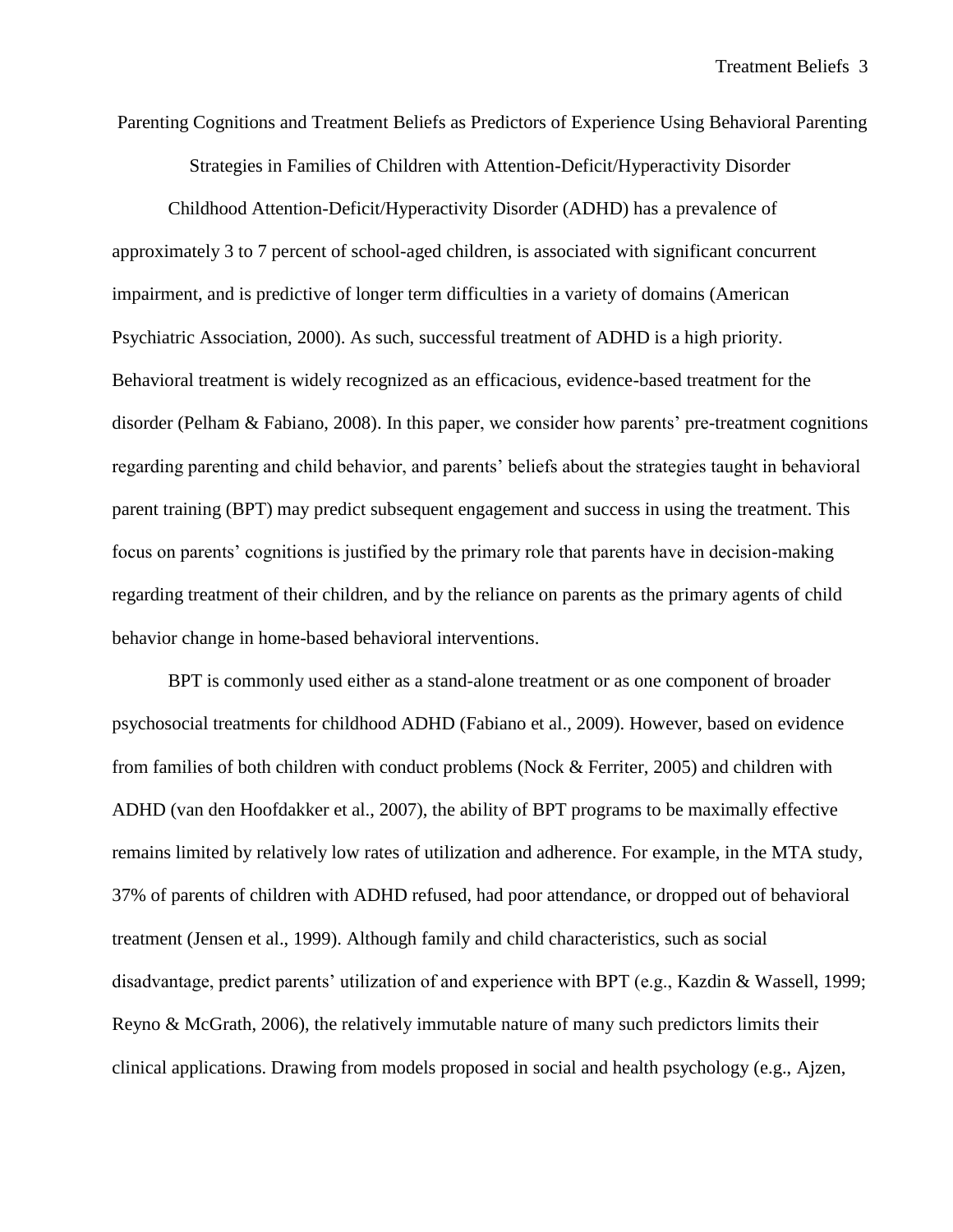Treatment Beliefs 4

2001; Bandura, 1977; Janz & Becker, 1984; Schwarzer & Fuchs, 1996), recent models of parental decision-making regarding child treatment have instead focused on understanding the beliefs and attitudes that may underlie parental reticence to engage in BPT treatments, or that interfere with continued treatment participation (e.g., Bussing, Koro-Ljungberg, Gary, Mason, & Garvan, 2005; Hoza, Johnston, Pillow, & Ascough, 2006; Mah & Johnston, 2008).

In this study, we rely on the model presented by Hoza et al. (2006) and refined by Mah and Johnston (2008) that outlines candidate parenting cognitions as predictors of parents' beliefs regarding BPT, and these beliefs then predict treatment behaviors and outcomes. As such, this model focuses on the early stages of treatment, when parents decide to initiate and engage in BPT. Parenting beliefs about treatment at this stage of decision-making are seen as links between preexisting cognitions about parenting and child behavior, and the subsequent experiences parents have in BPT. Specifically, this model (refer to Figure 1) outlines the influence of two pre-existing parental cognitions: 1) attributions for child behavior and 2) sense of parenting efficacy. Both of which influence parents' beliefs regarding the acceptability and likely effectiveness of BPT, which in turn predict treatment engagement and outcome. Although previous studies have demonstrated relations among many of these variables, the mediation model as a whole has not been tested, particularly among families offered BPT as treatment for child ADHD. Further, little is known about the specific pathways within the model, such as whether particular parenting cognitions are differentially related to specific types of treatment beliefs. The current study represents a first step in investigating these issues.

We focus on two types of parenting cognitions hypothesized to predict treatment beliefs and, subsequently, responses to BPT - mothers' views of their efficacy as parents and their attributions regarding the causes of child ADHD. Although parenting efficacy and attributions for child behavior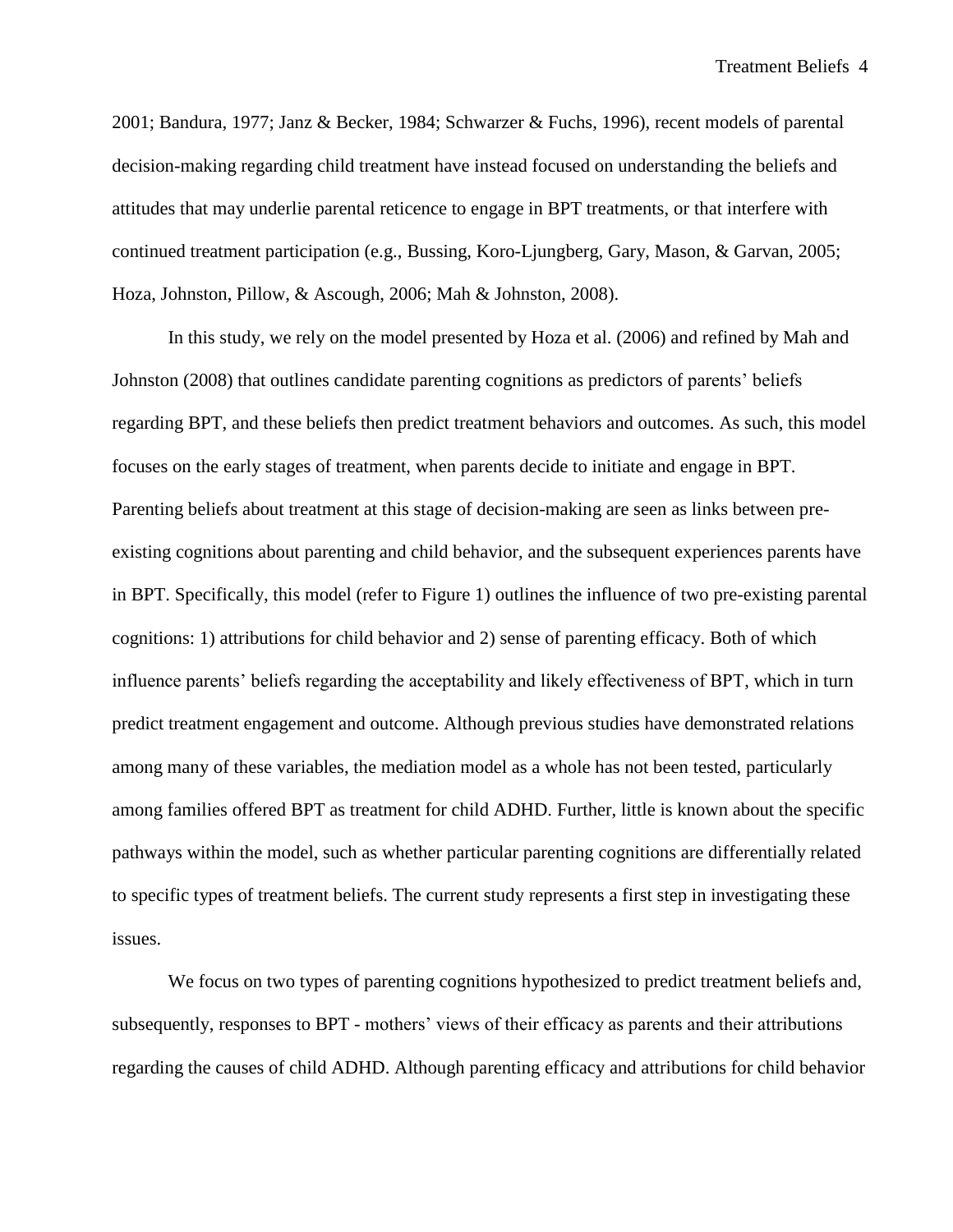are acknowledged as related in parents of children with ADHD (e.g., Hoza et al., 2000; Johnston & Patenaude, 1994), each also has been linked to parents' experience with treatments for childhood ADHD. With regards to parenting efficacy, Hoza et al. (2000), using data from the MTA study, found that, at least for fathers, parenting efficacy positively predicted treatment response regardless of whether the treatment was child medication or behavioral intervention. To date, this is the only existing study examining parenting efficacy in relation to BPT outcomes in families of children with ADHD. However, in a community sample, Spoth, Redmond, Haggerty, and Ward, (1995) found that mothers' parenting efficacy predicted successful outcomes in a preventive parenting program. In contrast, in the Fast Track prevention trial, parenting efficacy was not predictive of BPT participation (Orrell-Valente, Pinderhughes, Valente, & Laird, 1999), although its relation to treatment outcome was not assessed. Despite the mixed nature of the limited evidence, the demonstrated importance of self-efficacy in predicting a variety of health behaviors (e.g., Bandura, 1997; Schwarzer & Fuchs, 1996) suggests it is reasonable to predict that parents who feel more confident and capable of their ability to execute the parenting role, will view learning parenting strategies as a reasonable and acceptable method of improving child behavior. In addition, parents with higher levels of parenting efficacy are likely to expect success in using BPT strategies, based on their confidence in their ability to meet the challenges of learning, practicing, and using these new skills. Thus, we predict that higher levels of parenting efficacy will be related to beliefs that BPT is an acceptable treatment for children with ADHD, and one that is likely to be effective.

In addition to views regarding their own parenting, parents' pre-treatment attributions of the causes of their child's behaviors also are hypothesized to predict their beliefs regarding the acceptability and likely effectiveness of BPT. Research has shown that parents of children with ADHD often hold a disease model of ADHD, and they are more likely than parents of typically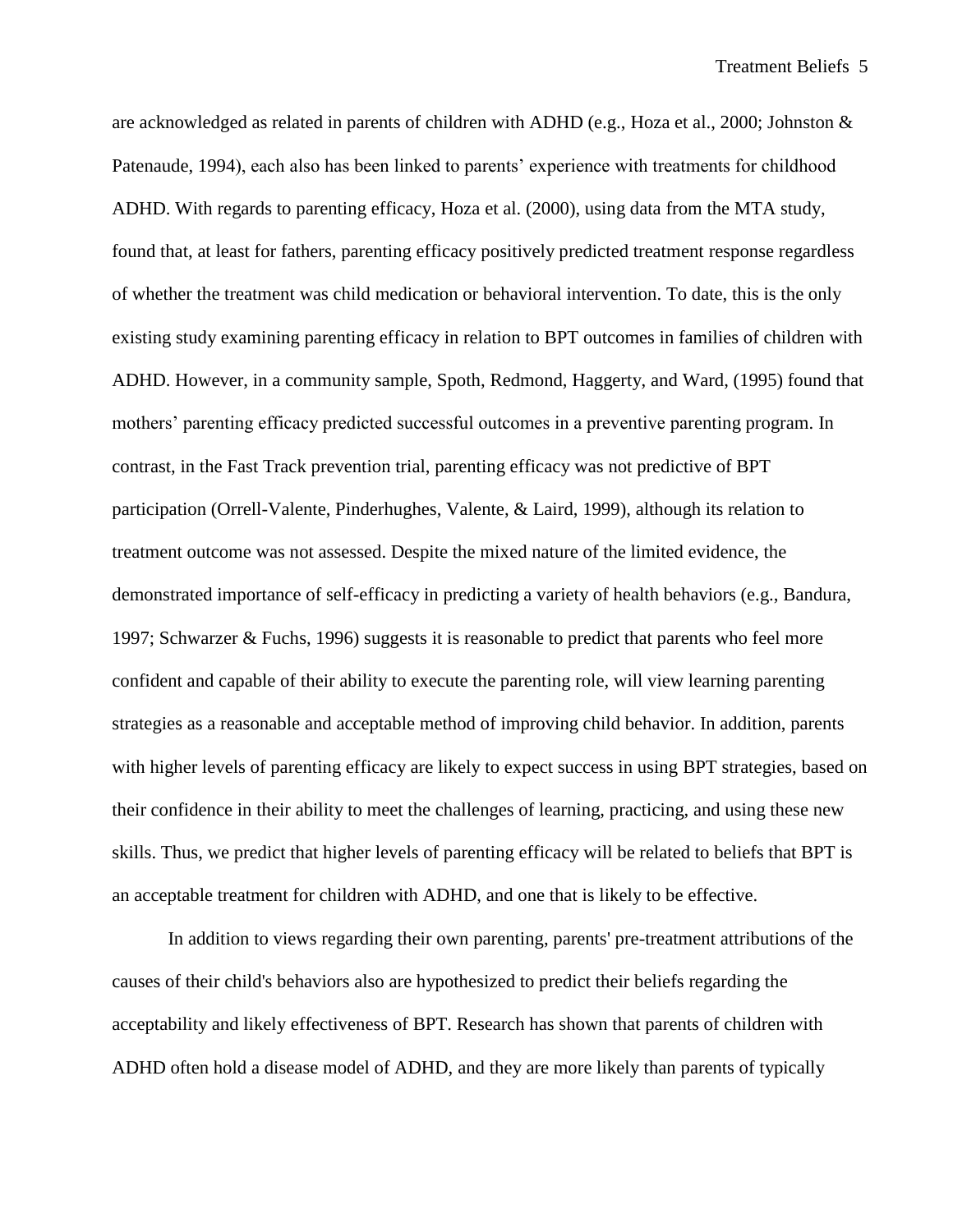developing children to attribute child ADHD behaviors to causes over which neither they nor the child have control (Johnston & Freeman, 1997; Sobol, Ashbourne, Earn, & Cunningham, 1989). Although such attributions may limit blame for the ADHD behaviors, they also make it unlikely that parents will assess an intervention that is based on a learning model of child behavior (i.e., BPT) as appropriate. Indeed, Reimers, Wacker, Derby, and Cooper (1995) found that when parents saw externalizing child behaviors as caused by physical factors, they were less accepting of behavioral treatments. Although attributions that see children's conduct disordered behavior as controllable or intentional have been linked to worse treatment engagement (e.g., Hoza et al., 2000; Miller & Prinz, 2003), no studies have yet examined links between attributions specifically for ADHD behaviors and parents' beliefs regarding the acceptability and effectiveness of behavioral treatment. It is possible that, in contrast to conduct problems, attributions of some degree of child control over ADHD symptoms may be desirable as a motivator for behavioral treatment. We predict that the extent to which mothers' attributions for child ADHD behaviors are consistent with a disease model (i.e., due to enduring but uncontrollable causes within the child), mothers will be less likely to see BPT as an acceptable or effective intervention.

Thus far, we have outlined how pre-existing sense of parenting efficacy and causal attributions for ADHD behaviors form the foundation on which beliefs about treatment are based. Views of the acceptability and likely effectiveness of BPT are thus placed in the role of mediators between the pre-treatment cognitions about parenting and children that parents hold, and their treatment decisions and behaviors with respect to BPT. Beliefs regarding the acceptability and likely effectiveness of BPT are seen as the proximal predictors of whether or not parents actually use and benefit from the strategies taught in BPT. Although evidence is consistent in showing that BPT is viewed as an acceptable treatment among parents of children with ADHD (e.g., Johnston,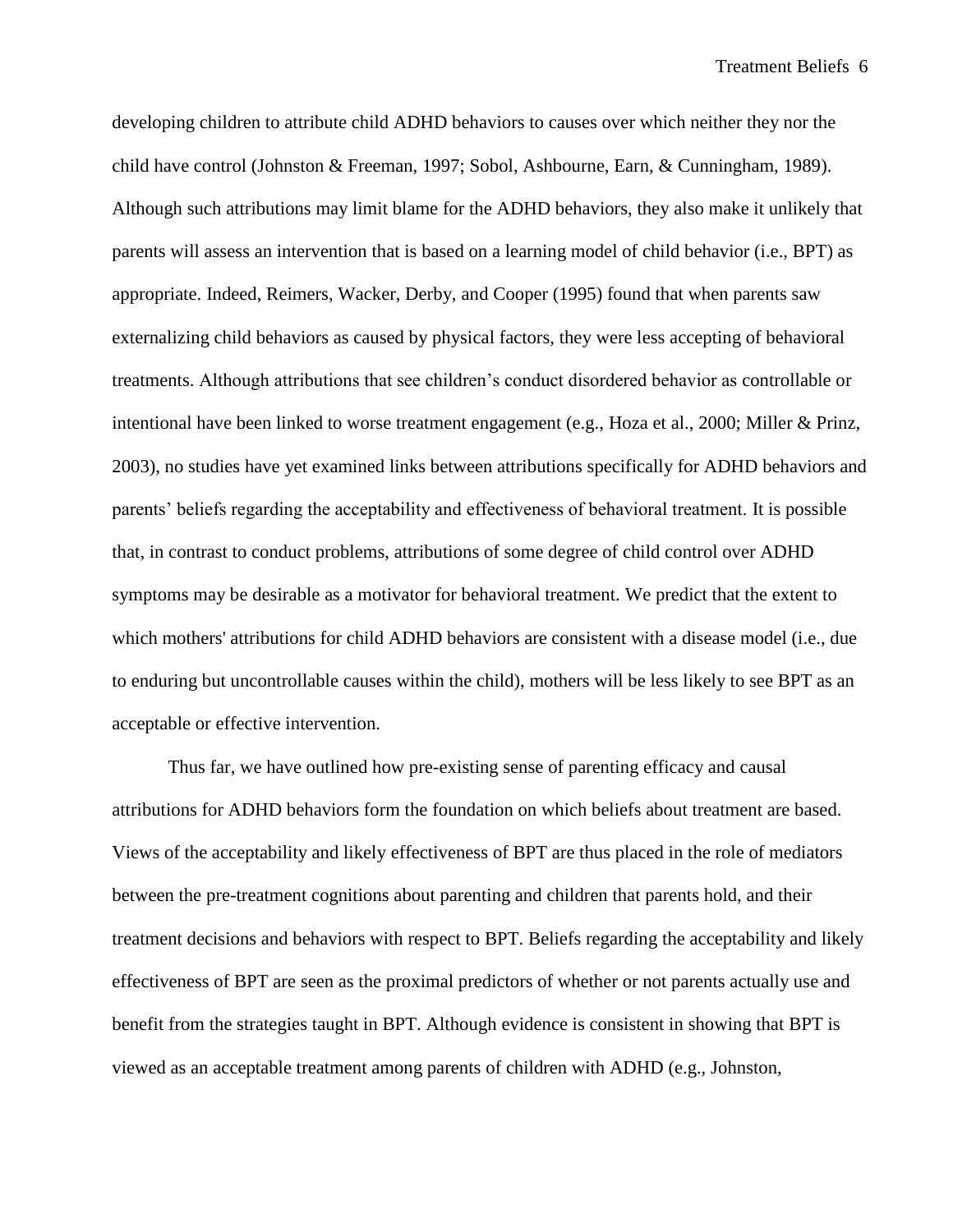Hommersen, & Seipp, 2008; Krain, Kendall, & Power, 2005), acceptability has seldom been examined as a predictor of treatment outcome. Contrary to our model, Krain et al. (2005) found that parents' ratings of the acceptability of behavioral treatment did not predict pursuit of this treatment in families of children with ADHD, although a limited sample size and restricted variability in acceptability ratings may have contributed to the null results. In contrast, within samples of parents of children with conduct problems, several studies have demonstrated positive correlations between parents' views of BPT acceptability and treatment success (e.g., Kazdin, 2000; MacKenzie, Fite, & Bates, 2004). Thus, although it is unlikely that beliefs in the acceptability of treatment are the sole predictor of treatment decisions, it seems reasonable that parents must believe that a treatment is acceptable before they will commit to engaging in or using the treatment. We hypothesize that seeing BPT as an acceptable treatment will predict mothers' subsequent positive treatment experiences, and that acceptability beliefs will intervene in the links between parenting efficacy and attributions, and treatment experience.

The second belief regarding treatment that we assessed was expectations for the effectiveness of BPT strategies. Along with decisions regarding the acceptability of BPT strategies, parents also are likely to form opinions regarding the likelihood that the strategies will be effective in improving the child's behavior. In fact, we expect that acceptability beliefs are influenced by evaluations of the likely effectiveness of treatment (Reimers, Wacker, Cooper, & de Raad, 1992). Although we could find no previous studies examining expectations of treatment effectiveness as predictors of treatment experience in families of children with ADHD, several studies conducted in conduct problem samples support this association. Spoth and Redmond (1995) found that, along with other treatment attitudes, if parents perceived a preventive parenting program as likely to offer positive benefits, they were more inclined to enroll in the program. Similarly, Nock, Ferriter, and Holmberg (2007) found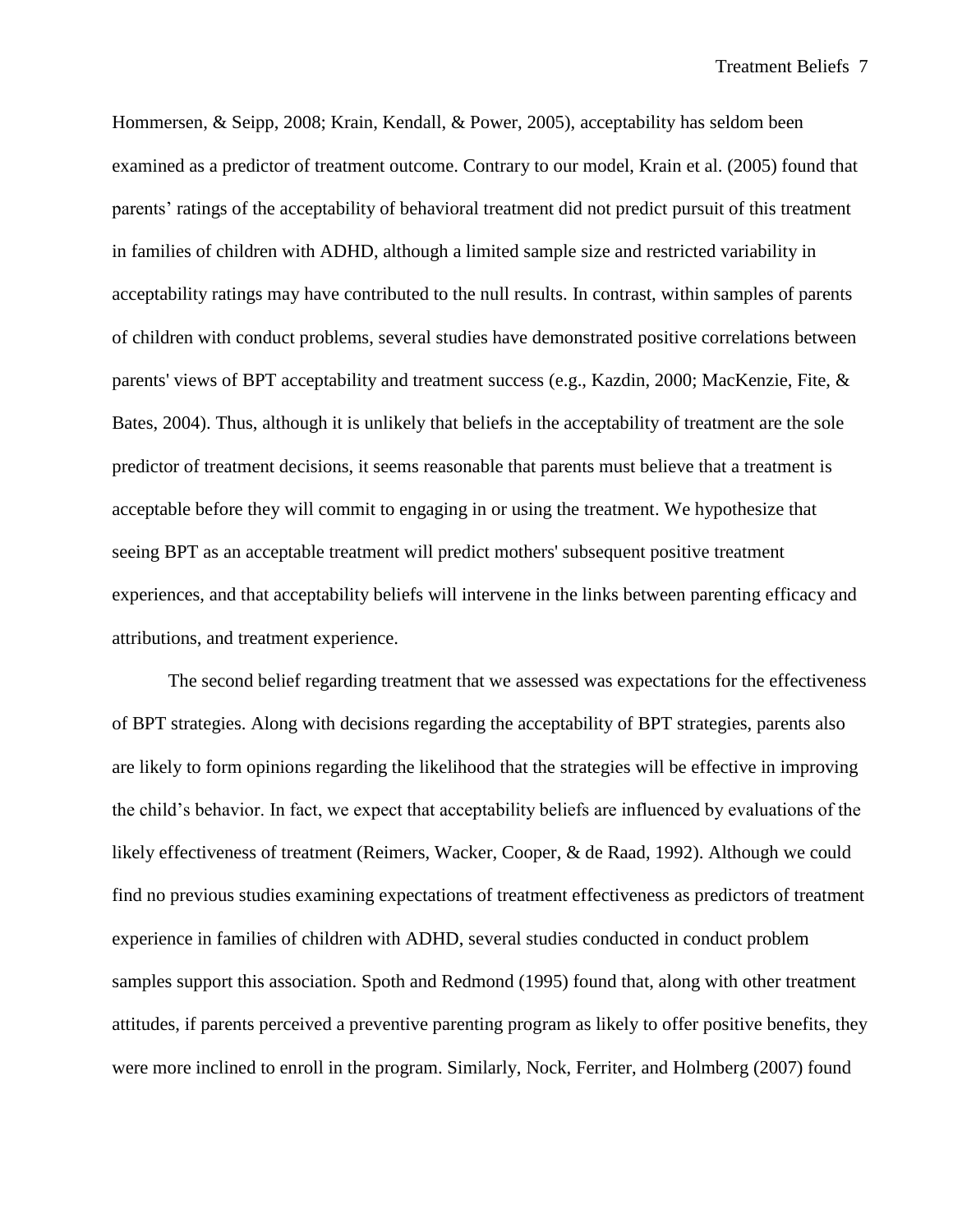that parents' expectations of treatment effectiveness predicted participation in BPT. Interestingly, Nock and Kazdin (2001) examined this same relation and found a curvilinear association such that treatment attendance was highest among parents with either low or high treatment effectiveness beliefs. Based on these studies with families of conduct problem children, we predict that for mothers of children with ADHD, beliefs regarding the acceptability and effectiveness of BPT will be related, and that effectiveness beliefs will significantly predict positive experiences with BPT treatment. In light of the Nock and Kazdin finding, we also will explore the possibility of a curvilinear relation between these variables. Figure 1 summarizes all of the predicted relations between parenting cognitions, treatment beliefs, and BPT experiences to be examined in this study.

Given that this research is a preliminary step in examining the relations among parenting cognitions, treatment beliefs, and their prediction of the BPT experiences of parents of children with ADHD, we elected to use mothers' reactions to a very brief BPT treatment as a proxy for the experiences one might expect in a longer, more comprehensive treatment program. This methodology allowed us to recruit from a broader range of families because mothers did not need to commit to attending a full BPT program in order to participate. Because the parenting cognitions and treatment beliefs under investigation are expected to predict a range of motivation for participation in BPT, requiring only a single session commitment provided the possibility of including mothers at the lower end of interest in BPT. As the model has been posited as particularly important in the early stages of BPT engagement, a single session treatment seems appropriate for testing these relations.

#### Methods

#### *Participants*

Mothers who reported that their children had ADHD were recruited through community and school notices, from an ADHD clinic at a children's hospital, and from a registry of families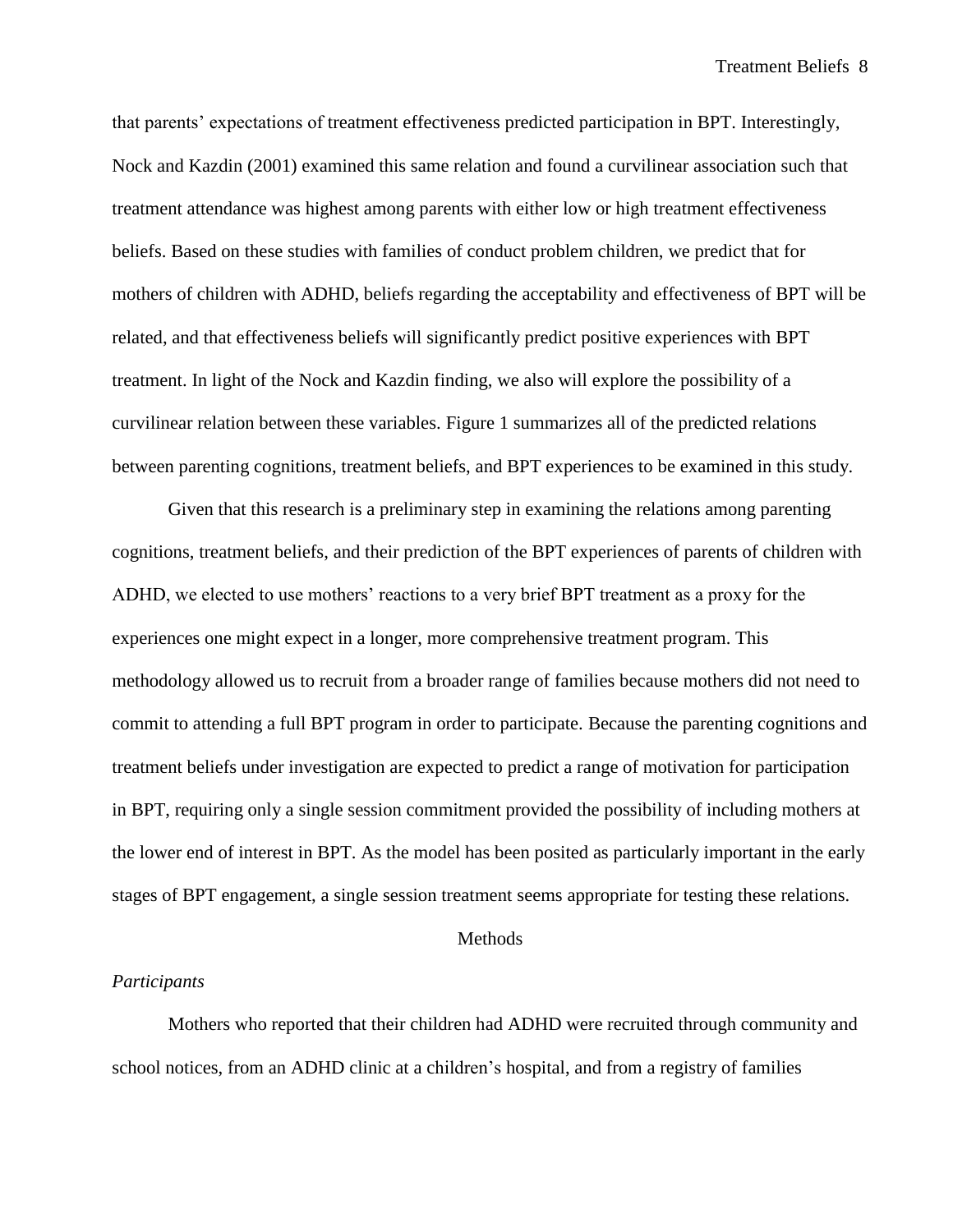interested in participating in research. Recruitment notices indicated that the research concerned mothers' attitudes and experience with children with ADHD and the treatment of this disorder, and that mothers would receive brief training in behavioral parenting strategies as part of participation. Of 134 families who called about the study and were eligible to participate, 29 declined to participate after learning the details of participation and 4 failed to attend scheduled appointments. One additional mother-child pair was removed due to an error in procedure (measures were administered in the incorrect order), leaving a total final sample of 101 mothers and their 5 to 10 year old children. Of the 101 children, 56 were currently taking medication to treat ADHD (all were stimulant medications) and 45 were not (13 of these had taken medication in the past). Descriptive characteristics of the sample are presented in Table 1.

Children's ADHD status was assessed using a number of criteria. First, mothers indicated that a qualified professional had diagnosed the child. Second, the child met the criteria for ADHD as set forth in the current Diagnostic and Statistical Manual of Mental Disorders (DSM-IV; American Psychiatric Association, 2000). Mothers and teachers rated the child's behavior over the past 6 months on the ADHD-IV Rating Scale (DuPaul, Powers, Anastopoulos, & Reid, 1998). This measure lists the 18 DSM-IV ADHD symptoms and asks for their frequency on a 4-point scale ranging from 0 (*never or rarely)* to 3 (*very often*). This scale is consistent with the DSM-IV defined structure of ADHD and shows strong reliability and validity (DuPaul et al., 1998). In our sample, Cronbach's alphas on the Inattention subscale were .76 for mothers and .91 for teachers; and on the Hyperactive-Impulsive subscale they were .89 for mothers and .94 for teachers. To be included in the study, a child needed to be rated as 2 or 3 on at least six symptoms on either the Inattention or Hyperactivity/Impulsivity subscales, as rated by either mother or teacher. Mothers were asked the age at which the child's symptoms first became apparent and entry required an onset before age 7.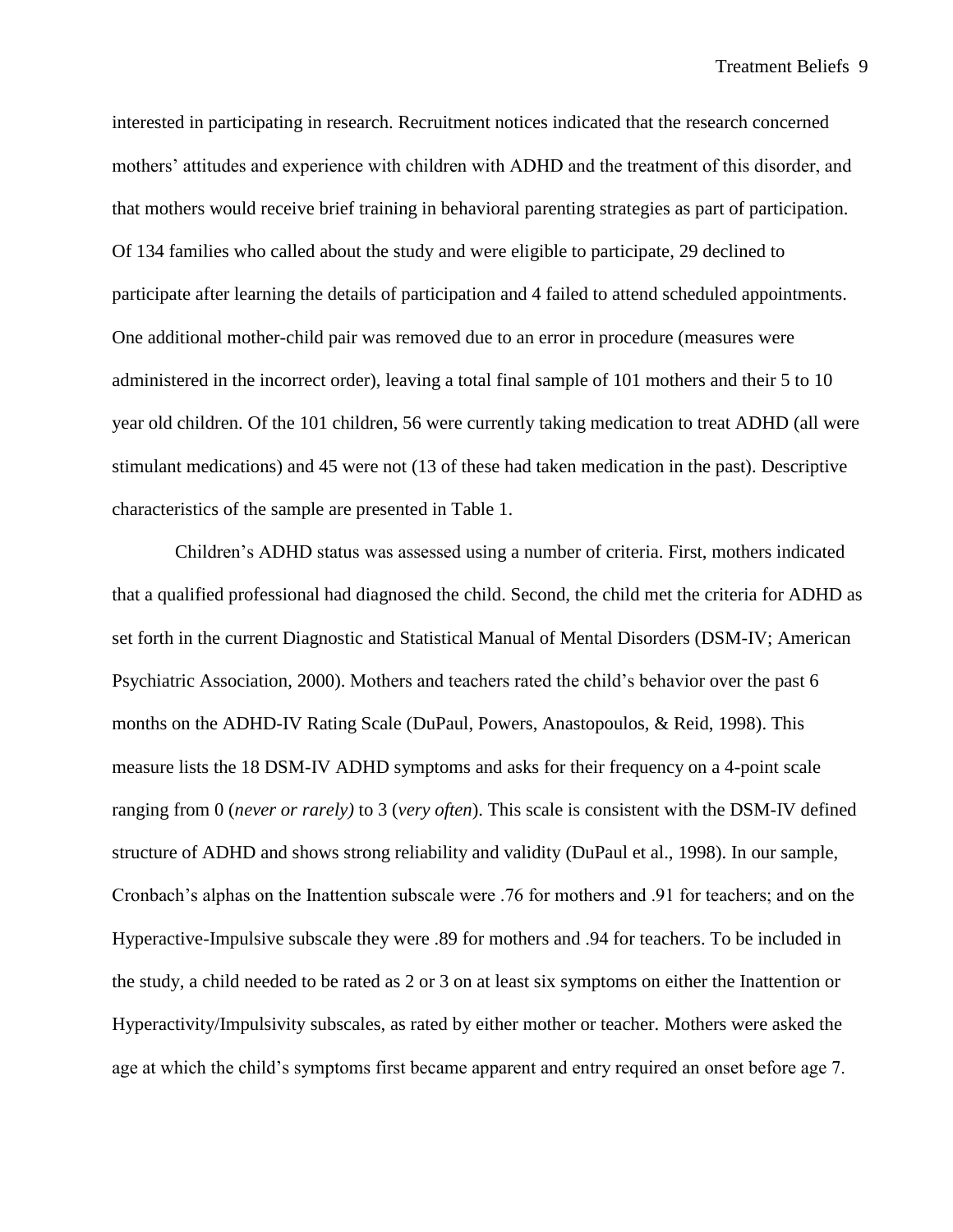The criterion for impairment required that both the mother and teacher rated the child as very much or pretty much impaired by the ADHD symptoms on a 0 (*not at all*) to 3 = (*very much*). Finally, children were excluded if the mother reported that the child had mental retardation or a pervasive developmental disorder. Of the 101 children who met criteria, based on mothers' ratings, 24% were Inattentive subtype, 5% were Hyperactive-impulsive subtype, and 71% were Combined subtype.

Mothers and teachers also rated the children's oppositional-defiant behavior on the Oppositional Defiant Disorder Rating Scale (Hommersen, Murray, Ohan, & Johnston, 2006), a scale listing DSM-IV ODD symptoms in a format parallel to that of the ADHD-IV Rating Scale. This measure has good internal consistency and stability over time and relates as expected to other measures of child oppositional behavior (Hommersen et al., 2006). The Cronbach's alpha in this sample was .91 for mothers and .93 for teachers. Using ratings above the mid-point (2 or 3) as indicating symptom presence, 69 of the 101 (68%) children had at least four symptoms as required by the DSM-IV definition of Oppositional Defiant Disorder. We assessed ODD symptoms to see if this comorbidity influenced any of the predicted relations.

#### *Measures*

*Treatment History.* Mothers completed a questionnaire about their prior treatment experiences for ADHD (Johnston, Seipp, Hommersen, Hoza, & Fine, 2005). This questionnaire asks about whether the parent has used medication, behavioral strategies, and other treatments (e.g., diet) for ADHD, if so, how effective each was for their child (rated on a scale from 1 = *very ineffective* to 7 = *very effective*).

*Parenting Cognitions*. Parenting efficacy was measured on the Parenting Sense of Competence Scale – Efficacy Subscale (PSOC-Efficacy) (Johnston & Mash, 1989). The measure has seven items (e.g., I honestly believe I have all the skills necessary to be a good mother to my child)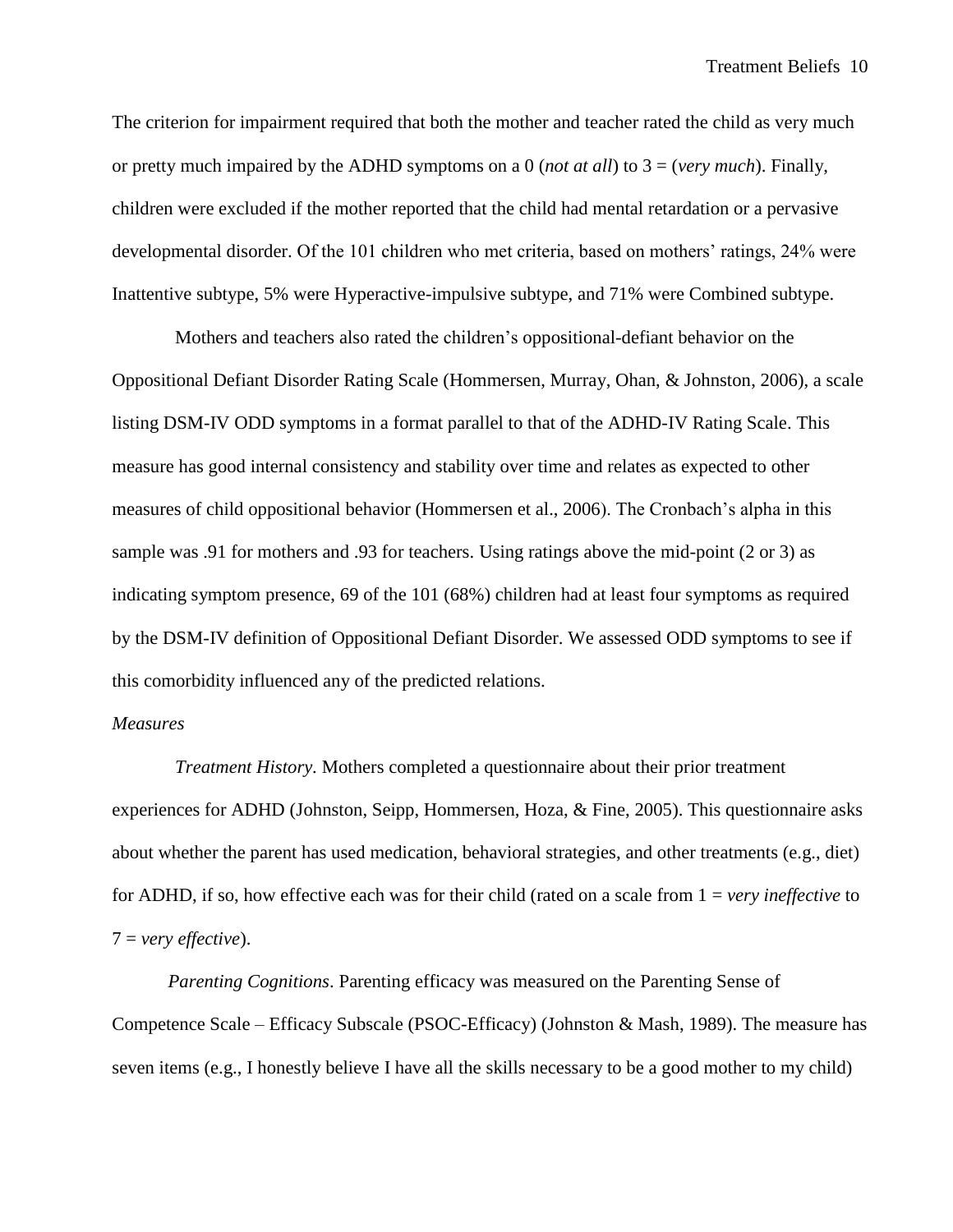rated on a 6 point scale from *Strongly Agree* to *Strongly Disagree*. Scores are averaged across items and higher scores indicate greater feelings of parenting efficacy. The measure has demonstrated internal consistency and correlates as expected with measures of parenting (e.g., McLaughlin & Harrison, 2006) and child problems (e.g., Johnston & Mash, 1989). Scores on the measure predict treatment response among families of children with ADHD (Hoza et al., 2000). In this sample, the internal consistency was .75.

Mothers completed the Written Attribution Questionnaire (WAQ) (Johnston & Freeman, 1997) to assess attributions regarding the cause of ADHD child behaviors. Variations of this measure have been used in previous studies and have demonstrated internal consistency, stability over a 1-year period, differences in attributions offered by mothers of children with ADHD and control groups, and correlations with parents' reactions to child behavior (e.g., Johnston, Chen, & Ohan, 2006; Johnston & Freeman, 1997; Johnston, Hommersen, & Seipp, 2009; Johnston & Leung, 2001). In this study, the WAQ included, in random order across mothers, 14 scenarios describing a child interacting with his or her mother. Six of the scenarios described the child displaying ADHD symptoms (three scenarios described inattentive behaviors, such as becoming distracted while cleaning up toys and three scenarios described impulsive behaviors, such as interrupting when the parent is on the telephone), four described oppositional behaviors, and four described prosocial behaviors. For the purpose of this paper, we include responses to only the six ADHD behavior scenarios. Mothers read each scenario imagining it described their child, and then rated the cause of the child behavior on dimensions of locus (1 = *something about the child*; 10 = *something about other people/the situation*), globality (1 = *specific to this situation*; 10 = *happens in many situations*), stability (1 = *a one time thing*; 10 = *will happen again in the future*), control (1 = *not within the child's control*; 10 = *within the child's control*), and responsibility (1= *hold the child responsible*; 10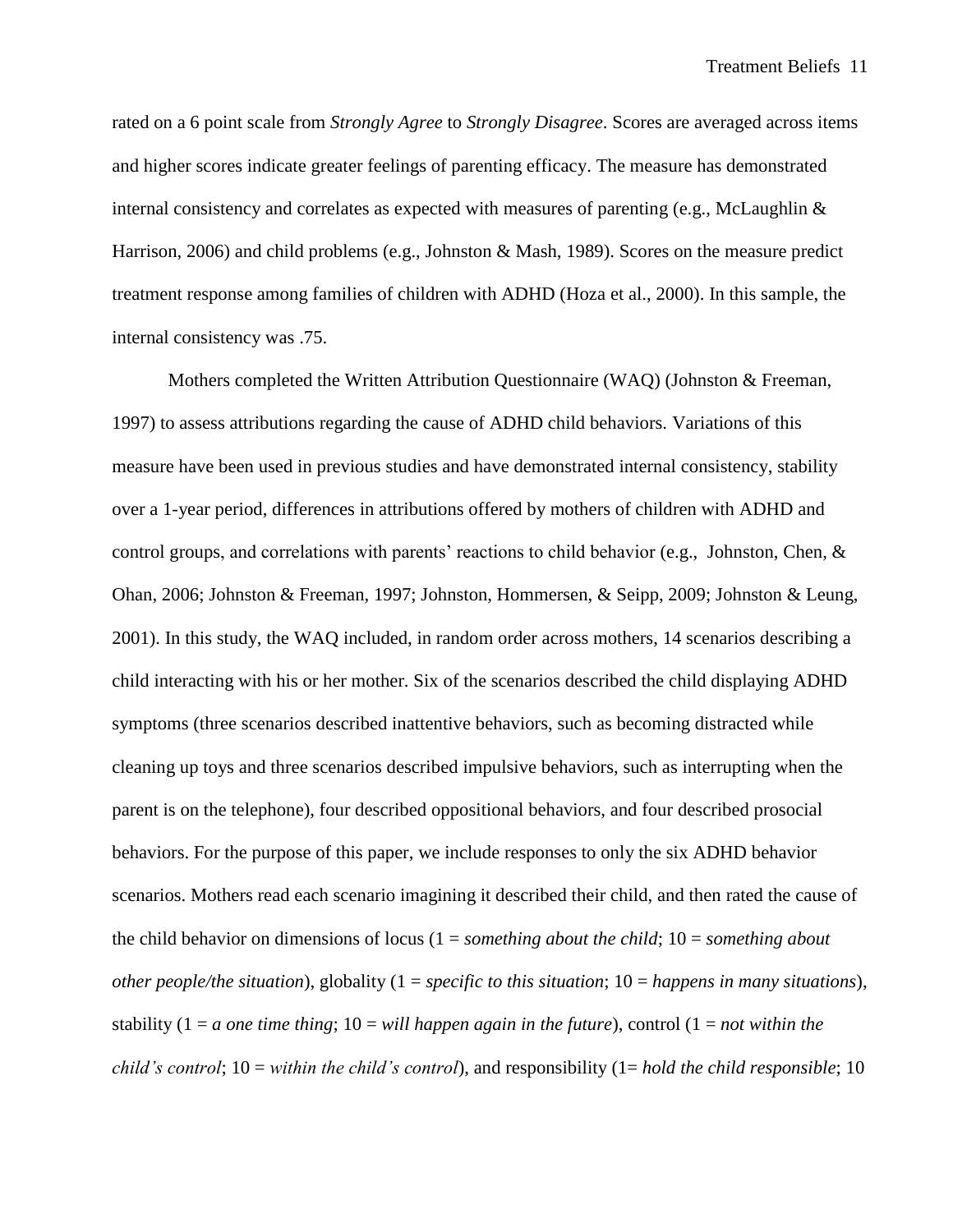= *don't hold the child responsible*). The locus and responsibility dimensions were reversed and then scores were averaged across the scenarios and dimensions. Internal consistency was .84. Scores ranged from 1 to 10, with higher scores indicating attributions of ADHD behavior to relatively more internal, stable, global, and controllable causes for which the child was responsible.

*Treatment beliefs.* To assess mothers' views of the acceptability of behavioral strategies, we adapted four items from the short form of Kazdin's Treatment Evaluation Inventory (TEI-SF; Kelley, Heffer, Gresham, & Elliott, 1989). Mothers responded on a 5-point scale from *Strongly Disagree* to *Strongly Agree* to four items that assess the acceptability of the behavior strategies, their willingness to use these strategies, their liking of the strategies, and their overall reaction to the strategies. Ratings were averaged across the four items, with higher scores indicating greater acceptability, and the internal consistency of the scale was .84.

To assess mothers' expectations regarding the effectiveness of the behavioral parenting strategies, we used the Child Improvement subscale of the Parental Expectancies for Treatment (PETS – CI; Nock & Kazdin, 2001). This scale has eight items (e.g., How much do you believe these strategies will help you in being a parent?) rated on a 1 to 5 scale. To make the measure more specific to assessing expectancies for the parenting strategies that mothers learned in this study, the items were modified slightly such that "these strategies" was inserted instead of "this treatment." Scores were averaged and the internal consistency was .84. Higher scores indicate greater expectations of effectiveness for the behavioral strategies.

*Post-Treatment Experience Using Behavioral Strategies.* Approximately 1 week following the mother's participation in the session which taught behavioral strategies, she completed a telephone interview with a research assistant (average days between participation and the telephone interview = 10.48, SD = 9.49; median = 8.00; mode = 7.00; range 3 to 93<sup>1</sup>). Using a structured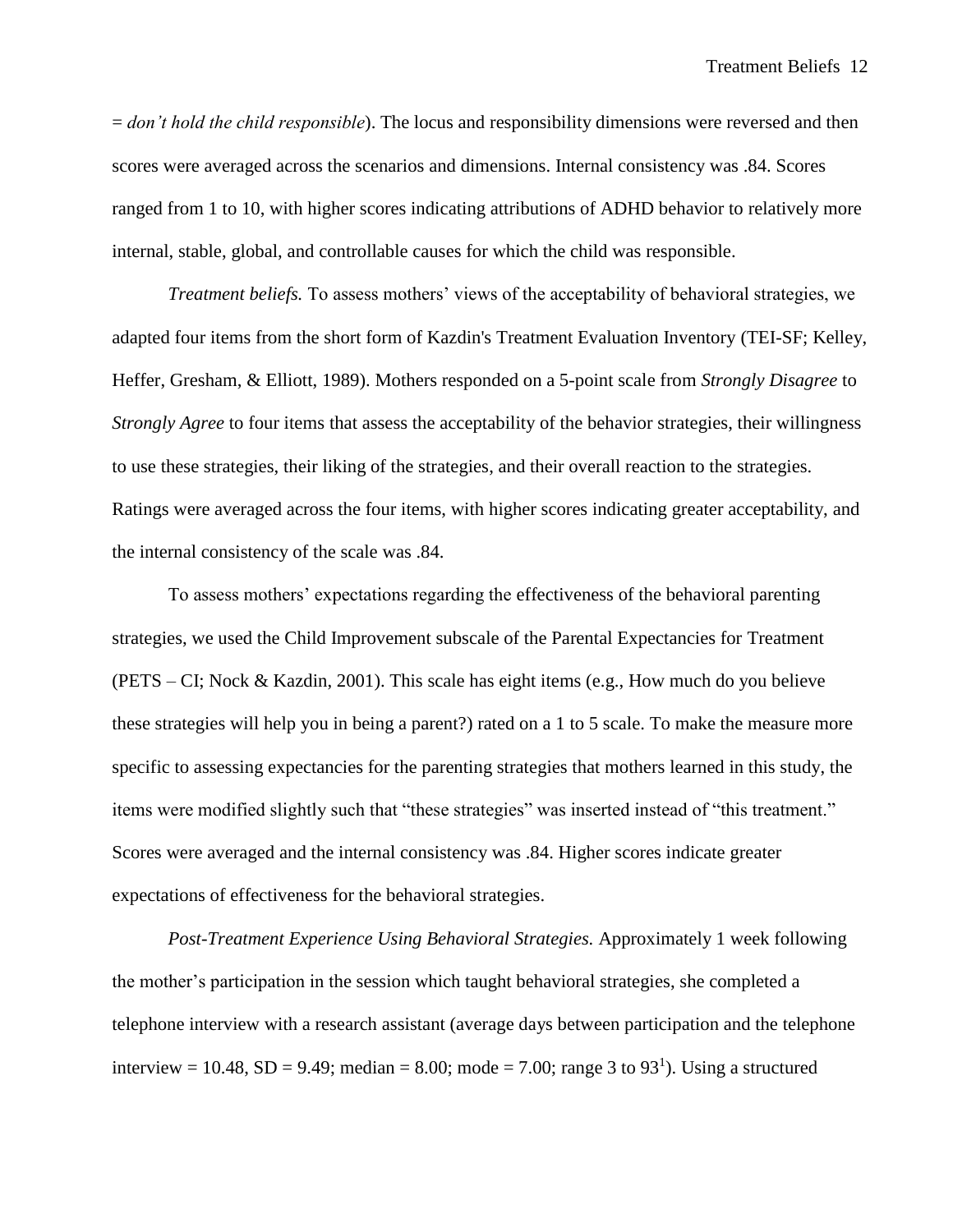interview protocol, the mother was questioned about her experiences using the strategies with her child over the past week. For each of the strategies taught (i.e., special time and giving instructions/reinforcers), mothers rated how useful they had found the strategy (1 = *not very useful*  to  $10 = \text{very useful}$ , how satisfied they were with the strategy  $(1 = \text{quite dissatisfied to } 10 = \text{very odd})$ *satisfied*), and whether their child liked the strategy (1 = *didn't like it at all* to 10 = *liked it a lot*). For each skill, these three ratings were averaged into a total use/liking score (alphas of .60 and .76 for child-directed play and instructions/reinforcers). Mothers also rated the extent to which their child's behavior had changed since the time of initial participation (rating of 1 = *much worse* to 10 *= much better).*

### *Procedures and Treatment Description*

The research was approved by our institution's ethics board. Families called the laboratory and were provided with information about the study. If the family was interested and met initial eligibility requirements, an appointment for the mother and child to visit the laboratory was arranged. Upon arrival, the study was described in detail and mothers consented and children assented to participation. Mothers began by completing the Treatment History Questionnaire. Then, in random order across mothers, measures of cognitions regarding the child's behavior and parenting (i.e., attributions for ADHD child behavior, parenting sense of efficacy) were completed<sup>2</sup>.

Following completion of these measures, mothers participated in a 1-hour BPT session with a graduate student therapist who taught two behavior management strategies: child-directed play and using effective instructions and reinforcers. The treatment was manualized and based on skills covered in available behavioral parenting treatment programs, such as the Cope Program (Cunningham, 2006) and Parent-Child Interaction Therapy (Eyberg et al., 2001). Four PhD level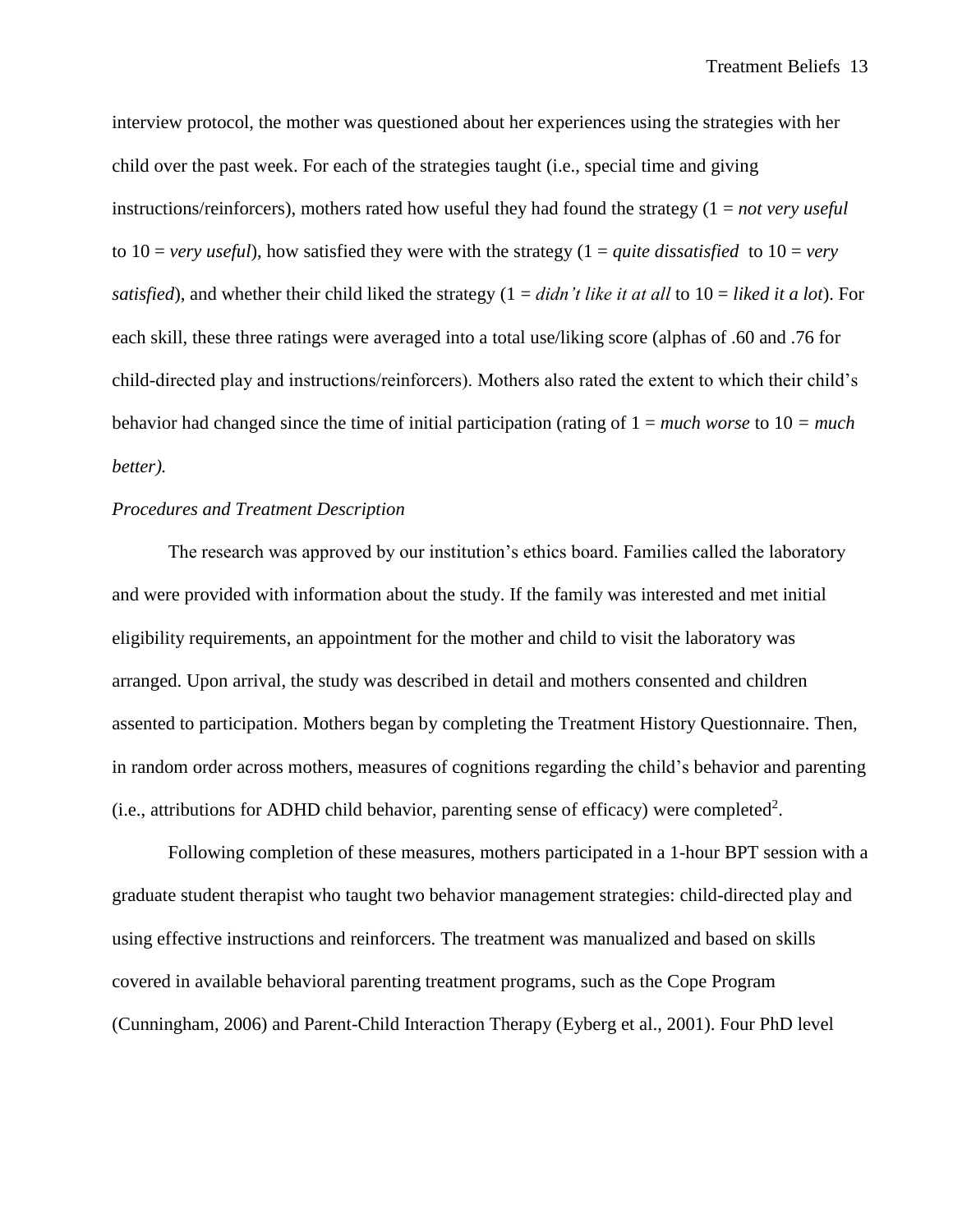Treatment Beliefs 14

graduate students in clinical psychology (one male, three female) served as therapists. Each student therapist had prior therapy experience, including work with parents and children.

Sessions began with a brief description of a reciprocal model of parent-child interactions, including a rationale for why altering parenting behavior was an appropriate treatment for child problems. Then, skills for child-directed play were reviewed with the mother, using a Socratic approach in which the therapist presented the skills using examples from the mother's previous positive experiences playing with her child. For each mother, this discussion ended with the therapist providing a summary of how to effectively use child-directed play. Then, two role-plays were conducted, once with the mother as the child and the therapist demonstrating the skills, and a second time with the therapist as the child and the mother practicing the skills. In the second half of the session, skills for giving effective instructions and using reinforcers were presented in the same fashion. Mothers also were provided with written materials outlining the skills and a log for recording their use of the strategies over the coming week.

Student therapists were trained and supervised by the first author. Within each treatment session, therapists followed a treatment manual. All session were audiotaped and checked for fidelity by a research assistant with 30% independently reviewed by the first author. Interrater agreement on the number of elements in the treatment manual that had been covered was 84%. On average, therapists covered 97% of the treatment manual  $(SD = 4$ ; range 89 to 100%).

The therapists left the room after the therapy session, and the research assistant gave the mother the measures of treatment beliefs (i.e., treatment acceptability, expectations of treatment effectiveness) to complete. The order of the measures was randomized across families. The mother was given a \$50 honorarium for participation and her child received a tee shirt. One week later, a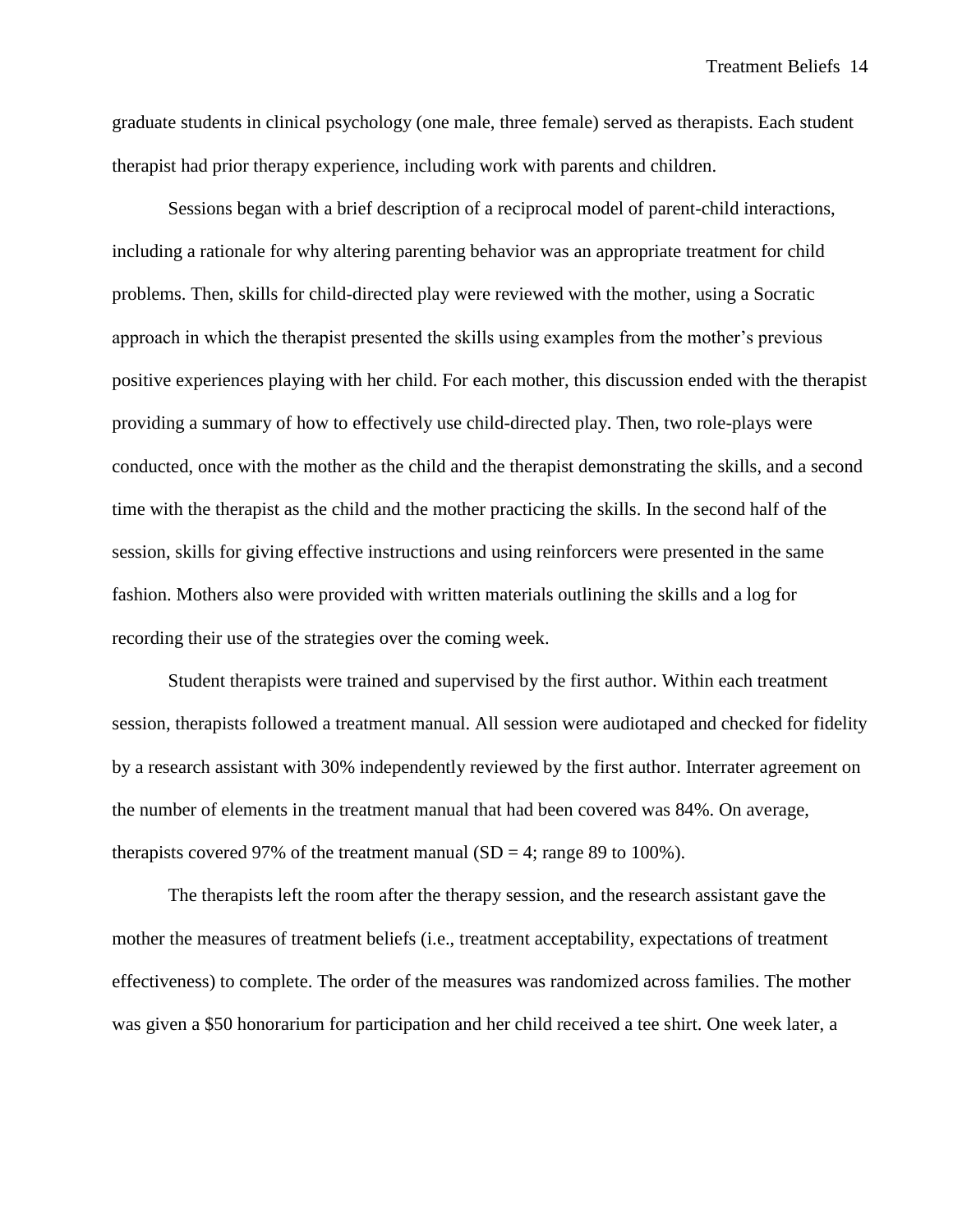research assistant contacted the mother by phone and administered the interview regarding experiences in using the behavioral strategies.

#### Results

#### *Data Analytic Approach*

The data were analyzed in six steps. First, mothers' previous treatment experiences and the variables in the model were examined descriptively. Second, data inspection and preliminary analyses were conducted to examine any missing data, multivariate outliers, and the distributions of all scores. Third, an exploratory factor analysis was performed to determine the latent construct of mothers' post-treatment experiences measured from the follow-up telephone interview asking about the mothers' experience using the behavioral strategies. A principal components analysis with varimax rotation was used, and factor structure was determined based on eigenvalues over 1.0 and inspection of the scree plot. The resulting factor structure was then subjected to confirmatory factor analysis in the subsequent structural model. Fourth, correlations among mothers' parenting cognitions, treatment beliefs, and treatment experience were conducted, along with examination of possible covariates. Fifth, AMOS (7.0) (Arbuckle, 2006) was used to test the structural model relating parenting cognitions to treatment experience via the intervening treatment beliefs. Full information maximum likelihood (FIML) was used to maintain the representativeness of the sample and to utilize all available data<sup>3</sup>. Compared to other missing data techniques (i.e., list-wise deletion and pair-wise deletion), FIML has been shown to be better at determining parameter estimates, parameter estimate efficiency, model goodness of fit, and reducing model convergence failures (Enders & Bandalos, 2001). In the model, the factor was scaled by setting one factor loading to a unit weight of 1.0. To further ensure the model was identified, for all other latent variables (i.e., uniqueness and disturbances), the path coefficients were set to 1.0 (Arbuckle, 1995, 2007). The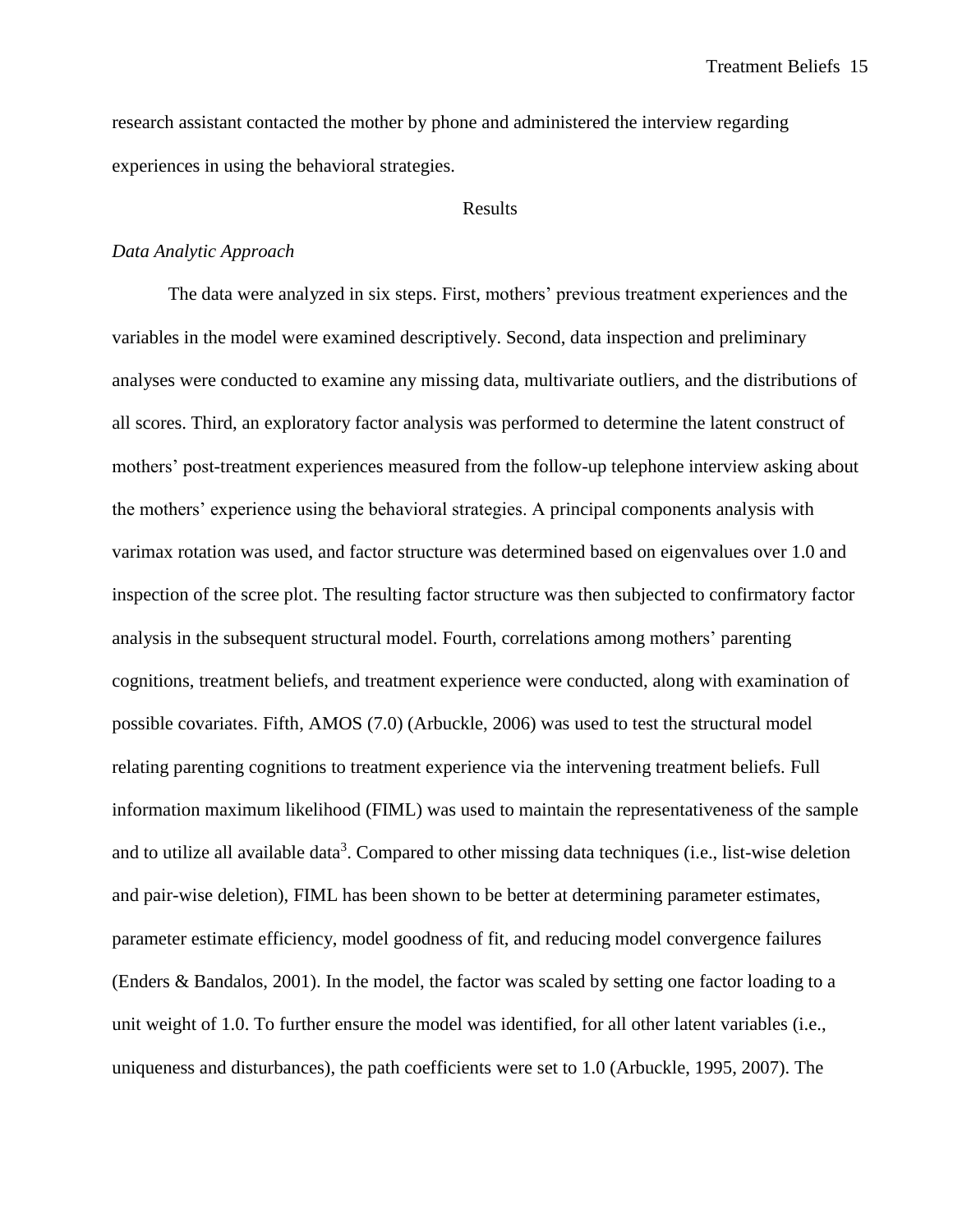FIML estimation in AMOS provides a number of indices of model fit. Following the recommendations of Hu and Bentler (1999) for sample sizes below 250, good model fit was defined by 1) a nonsignificant chi-square value, 2) a RMSEA value less than .06, and 3) a comparative fit index (CFI) of .95 or greater. The CFI is more robust in small sample sizes compared to other fit estimates, as it has a small downward bias, small standard error, and is minimally affected by sample size (Hu & Bentler, 1998). All significance tests were two-tailed. Sixth, and finally, the structural model was tested again to consider the influence of child medication status.

#### *Previous Treatment History*

Mothers' responses to the Treatment History Questionnaire provided a description of their previous treatment experiences. Mothers whose children were currently taking medication for ADHD ( $n = 56$ ) indicated, on a 1 to 7 scale that the medication was quite effective (mean = 5.66, SD  $= 1.31$ ). Of the children who were not currently taking medication ( $n = 45$ ), 29% had taken medication in the past. With regard to behavioral strategies, 76% of all mothers indicated they used such strategies frequently (mean  $= 2.72$  on a 1 to 3 scale, SD  $= .53$ ). They rated the effectiveness of behavioral strategies as moderate at 4.64 (SD = 1.19) on a 1 to 7 scale. Mothers also were asked about other treatments for ADHD and 40% indicated they had used dietary treatment (mean effectiveness =  $3.38$ , SD =  $1.73$ ), 30% indicated their child had had individual therapy (mean effectiveness  $4.66$ ,  $SD = 1.61$ ), 30% had used vitamin or naturopathic therapy (mean effectiveness 2.96,  $SD = 1.82$ ), 19% had been in family therapy (mean effectiveness 4.68,  $SD = 1.89$ ), and 6% had used neurobiofeedback (mean effectiveness  $= 3.50$ , SD  $= 1.38$ ).

Moving to the variables in the model, these mothers indicated levels of parenting efficacy just above the mid-point of the scale (average of 3.82 on a 1 to 6 scale), and these were comparable to levels reported by mothers of children with ADHD in previous studies (e.g., Gerdes et al., 2007;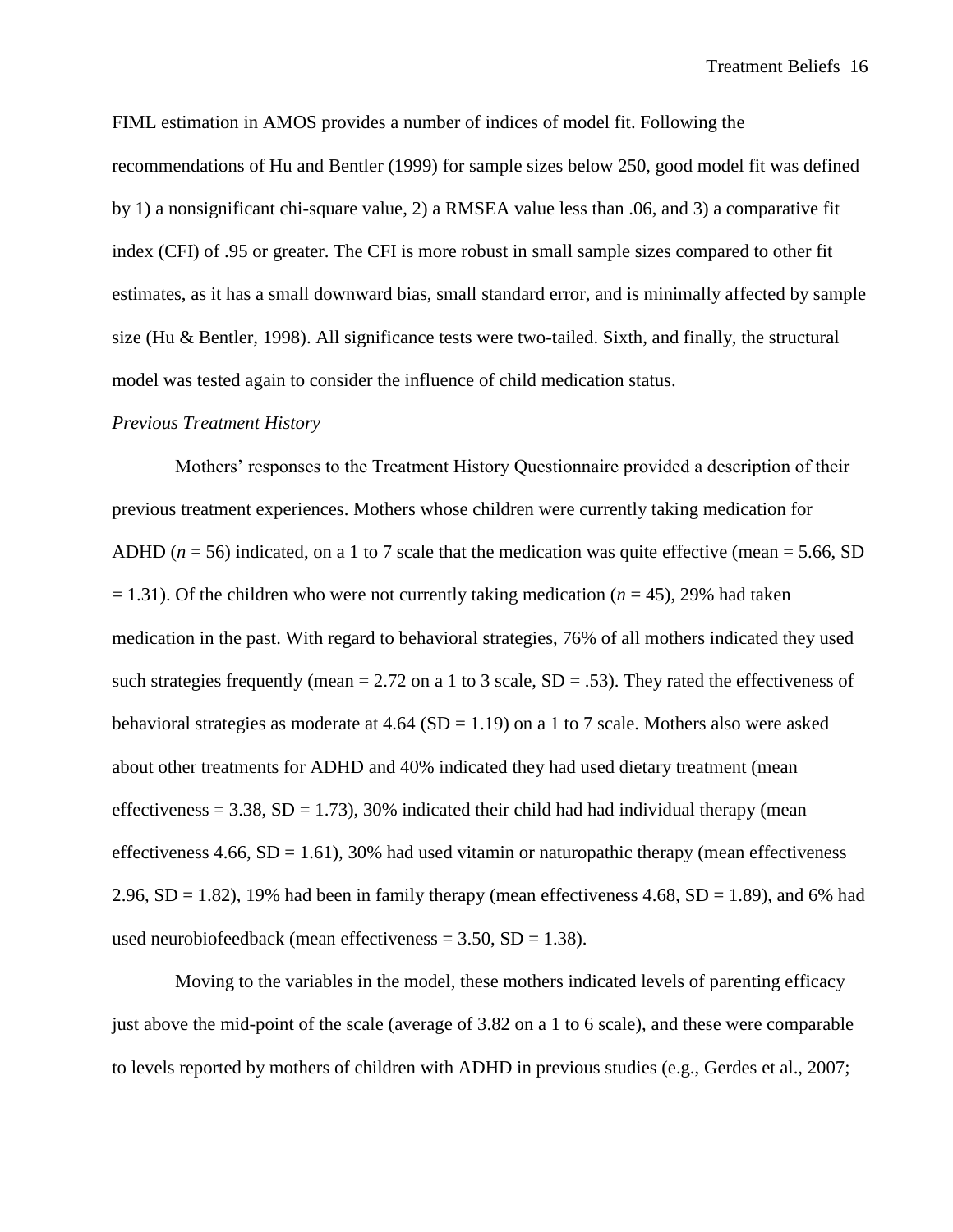Hoza et al., 2000). Similarly, the mothers' attributions for the causes of child ADHD behavior were similar to those reported in previous samples of mothers of children with ADHD (e.g., Chen, Seipp, & Johnston, 2008; Johnston et al., 2005). For each attribution dimension separately, on the 1 to 10 scale, mothers saw the cause of ADHD behaviors as highly stable (mean  $= 8.00$ ) and global (mean  $=$ 7.28), as internal to the child (mean = 6.58), but as just slightly controllable (mean = 5.64) or the child's responsibility (mean = 5.86). These midlevel ratings of child control and responsibility assure us that these mothers were not placing extreme blame on the child for the ADHD behaviors, but rather that they saw the child as having some degree of control and responsibility for the behaviors.

Across the TEI items, on a 1 to 5 scale, mothers rated the BPT strategies as highly acceptable (mean  $= 4.67$ ), and this was higher than the acceptability ratings (mean  $= 3.67$ ) provided in response to a written description of BPT by mothers of children with ADHD in Johnston et al. (2008). This difference may reflect evaluation of written versus in vivo exposure to BPT strategies. Finally, on the PET-S, also on a 1 to 5 scale, mothers rated the BPT strategies as quite likely to be effective (mean  $= 3.98$ ), comparable to the average rating of 3.82 provided by mothers of clinicreferred aggressive children (Nock & Kazdin, 2001). In sum, the mothers in this study appeared similar to other samples of mothers of children with ADHD or disruptive disorders.

Table 2 presents the standardized Treatment Experience scores. Looking at the raw scores on each component that formed this score, mothers rated their use/liking of child-directed play as 8.60 (SD = 1.11) on a 1 to 10 score, and their use/liking of instructions/reinforcers as 7.80 (SD = 1.50). Also on a 10 point score, mothers rated their child's improvement as 6.75 (SD = 1.60) compared to before the study. As such, the mothers were, on average, quite positive about their experience with the BPT strategies.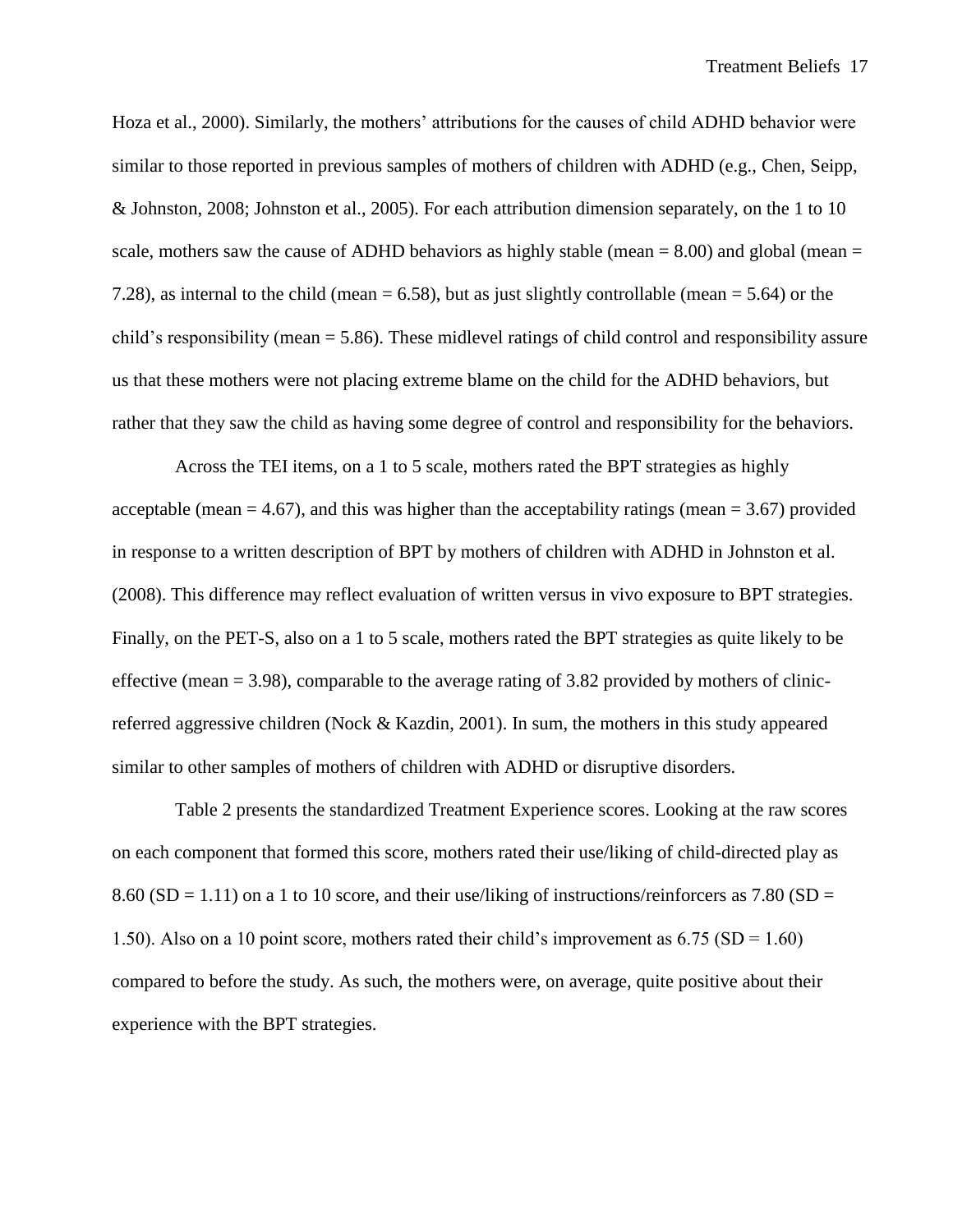Multivariate normality and linearity represent two main assumptions of structural equation modeling (Enders, 2001). Multivariate normality was indirectly assessed by examining the bivariate distributions. Test statistics revealed that one distribution, use/liking of child-directed play strategies was both skewed (-1.31) and kurtotic (3.49,  $p < .001$ ). To correct for this, each score was subtracted from the highest score, a constant of 1 was added, and finally a logarithmic transformation was applied (Tabachnick & Fidell, 2007). This approach successfully brought the distribution closer to normality (skewness  $= -.14$ ; kurtosis  $= -.43$ ), and the transformed scores were used in all subsequent analyses. The distribution for the WAQ scores was also mildly kurtotic (1.50); however, given the mildness of skew, no corrections were made to the univariate distribution. As an approximation of testing for multivariate normality, potential violations of linearity were not evident after examination of scatter plots of first order correlations. No multivariate outliers were significantly above the critical Malahanobis distance when the predictors were linearly combined  $(p < .001)$ . *Exploratory Factor Analysis of Mothers' Treatment Experience*

Using principal component analysis with a varimax rotation, the following measures were factored: rating of overall child behavior change, use/liking of child-directed play, and use/liking of instructions/reinforcers. The factor analysis produced one factor with an eigenvalue of 1.73 and accounted for 57.51% of the variance. All three measures loaded above .40 on the factor: child behavior change (.81), use/liking of child-directed play  $(-.75)^3$ , and use/liking of instructions/reinforcers (.71). The factor was labeled Treatment Experience, with higher scores indicating more positive experience.

#### *Correlations between Parenting Cognitions, Treatment Beliefs, and Treatment Experience*

We conducted correlations between mothers' parenting cognitions, treatment beliefs, and treatment experience measured at the 1-week follow-up (Table 2). As predicted, the two treatment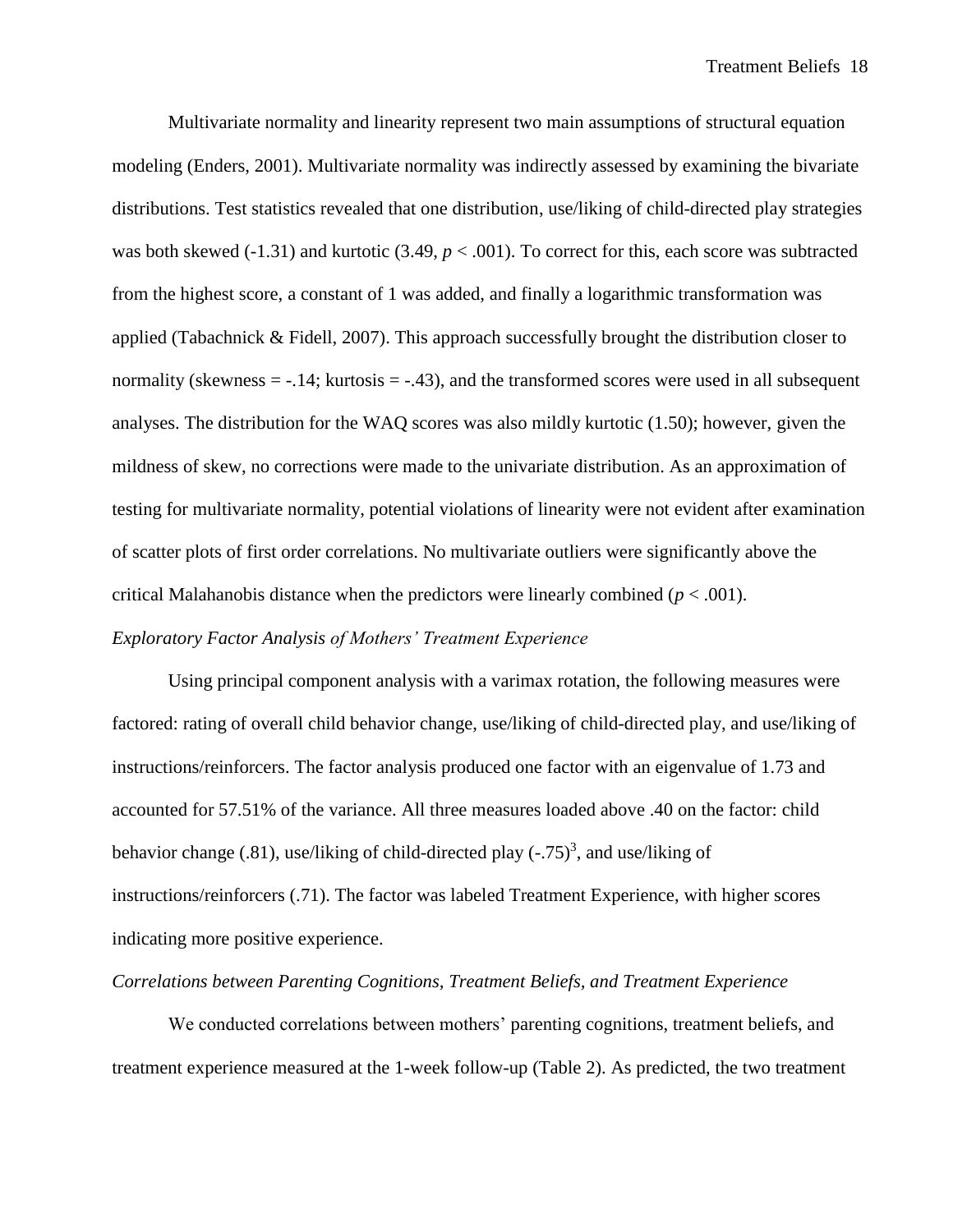belief variables, acceptability and effectiveness, were significantly related. Also as predicted, mothers' beliefs about treatment effectiveness were significantly related to their subsequent positive treatment experience. When we examined the scatterplot for the relation between beliefs of treatment effectiveness and treatment experience, there was no evidence of the curvilinear relation found by Nock and Kazdin (2001). However, contrary to expectations, mothers' beliefs regarding the acceptability of the behavioral strategies were not significantly correlated with their treatment experience. Turning to the parenting cognitions, in this sample, parenting efficacy and attributions for child behavior were not significantly related. Interestingly, mothers' parenting cognitions were differentially related to their treatment beliefs. As predicted, attributions of child ADHD behavior were significantly related to the acceptability of the behavioral strategies, and mothers' parenting efficacy was significantly related to beliefs that the behavioral strategies would be effective. However, the alternate relations, between attributions and effectiveness beliefs, and between parenting efficacy and acceptability were not significant.

*Examination of Covariates.* We also conducted correlations between the variables of interest in the model and demographic variables, as well as child ADHD and ODD symptoms to determine if any of these variables needed to be controlled in later analyses. Child age, family SES, mothers' marital status, ethnicity, mother reports of child inattentive, hyperactive, and oppositional symptoms, and teacher reports of child hyperactivity/impulsivity were not significantly related to the variables in the model. Child gender  $(1 = male; 2 = female)$  and mother's age were significantly correlated with parenting efficacy,  $r(97) = -.27$ ,  $p < .01$ , and  $r(99) = -.31$ ,  $p < .01$ , respectively. Teacher reports of child inattentive symptoms were significantly related to mothers' attributions,  $r(96) = -.21$ ,  $p <$ .05, and their reports of child oppositional symptoms were related to mothers' acceptability of BPT,  $r(96) = -.25$ ,  $p < .05$ . Nevertheless, no significant changes in relations between parenting cognitions,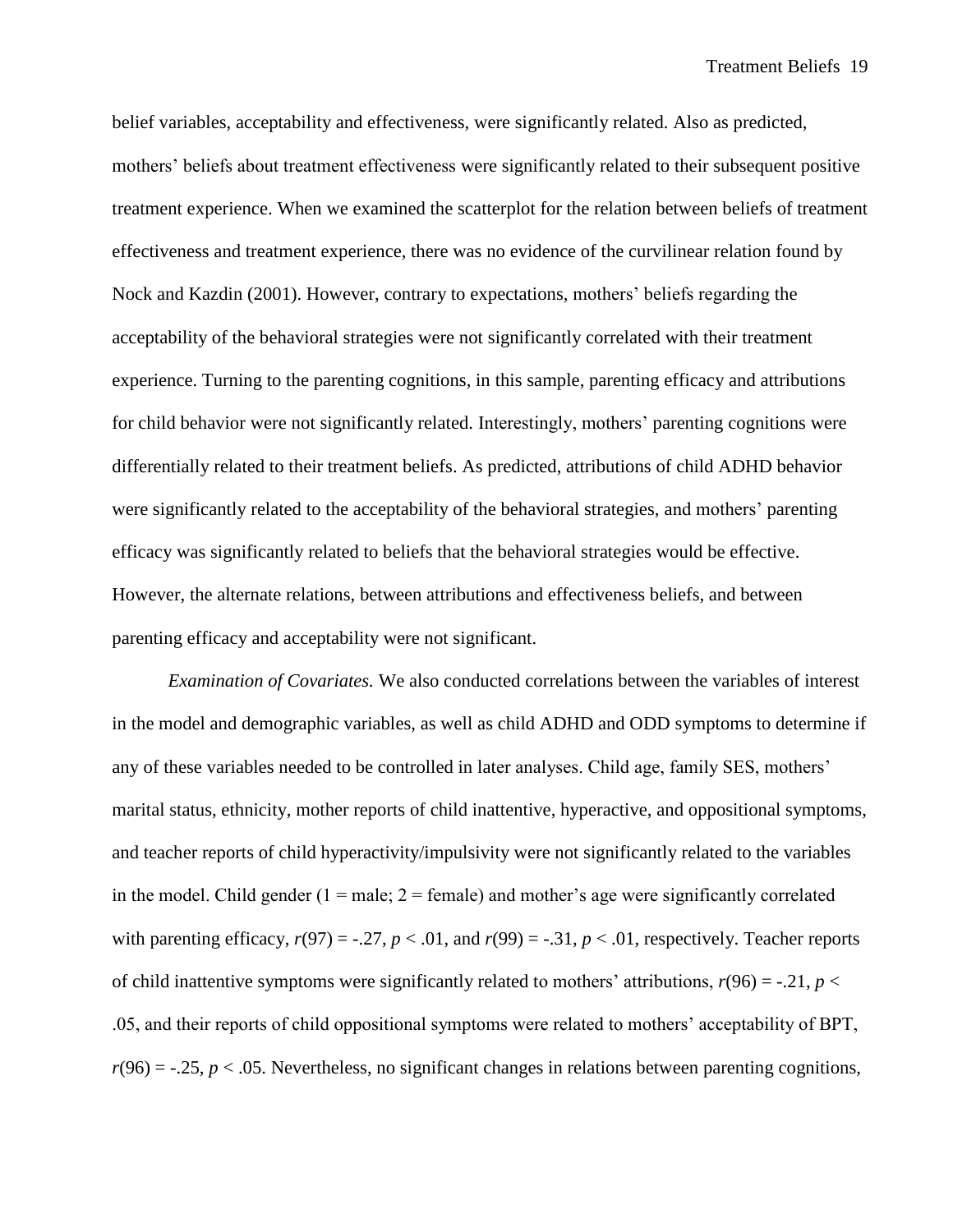treatment beliefs, and treatment experience were identified when these demographic variables (i.e., child gender, mother's age, teacher reports of child inattentive and oppositional symptoms) were controlled (see Table 2). Thus, no covariates were used in the structural model below.

### *Structural Model*

Consistent with results from the exploratory factor analysis, the three measures of treatment experience assessed during the follow-up telephone interview, all had significant factor loadings (i.e.,  $p < .001$ ) on the latent variable of Treatment Experience within the full model: child behavior change (.64), use/liking of child-directed play  $(-.64)^3$ , and liking of instructions/reinforcers (.53).

Support was found for the hypothesized model linking pre-treatment parenting cognitions to treatment experience via the intervening effects of treatment beliefs:  $\chi^2(10) = 13.06$ ,  $p > .20$ , RMSEA =  $.055$ , CFI =  $.96$ . Overall, the model accounted for 28% of the variance in treatment experience. Figure 2 displays the significant standardized direct effects in the model. Partial support was found for hypotheses regarding direct effects of mothers' parenting cognitions on treatment beliefs. Consistent with hypotheses, mothers' parenting efficacy had a direct effect on expectations of the effectiveness of the behavioral strategies, and mothers' attributions for child ADHD behavior had a direct effect on their beliefs regarding the acceptability of the treatment. Contrary to hypotheses, however, parenting efficacy did not have a significant direct effect on treatment acceptability beliefs (β = -.14, *p* > .05), nor attributions for child ADHD behavior on beliefs regarding treatment effectiveness ( $β = .04$ ,  $p > .05$ ). As predicted, mothers' beliefs about the effectiveness of the behavioral strategies had a direct effect on their ratings of treatment acceptability, and a direct effect on treatment experience. However, acceptability did not have a significant direct effect on treatment experience ( $\beta$  = .001, *p* > .05).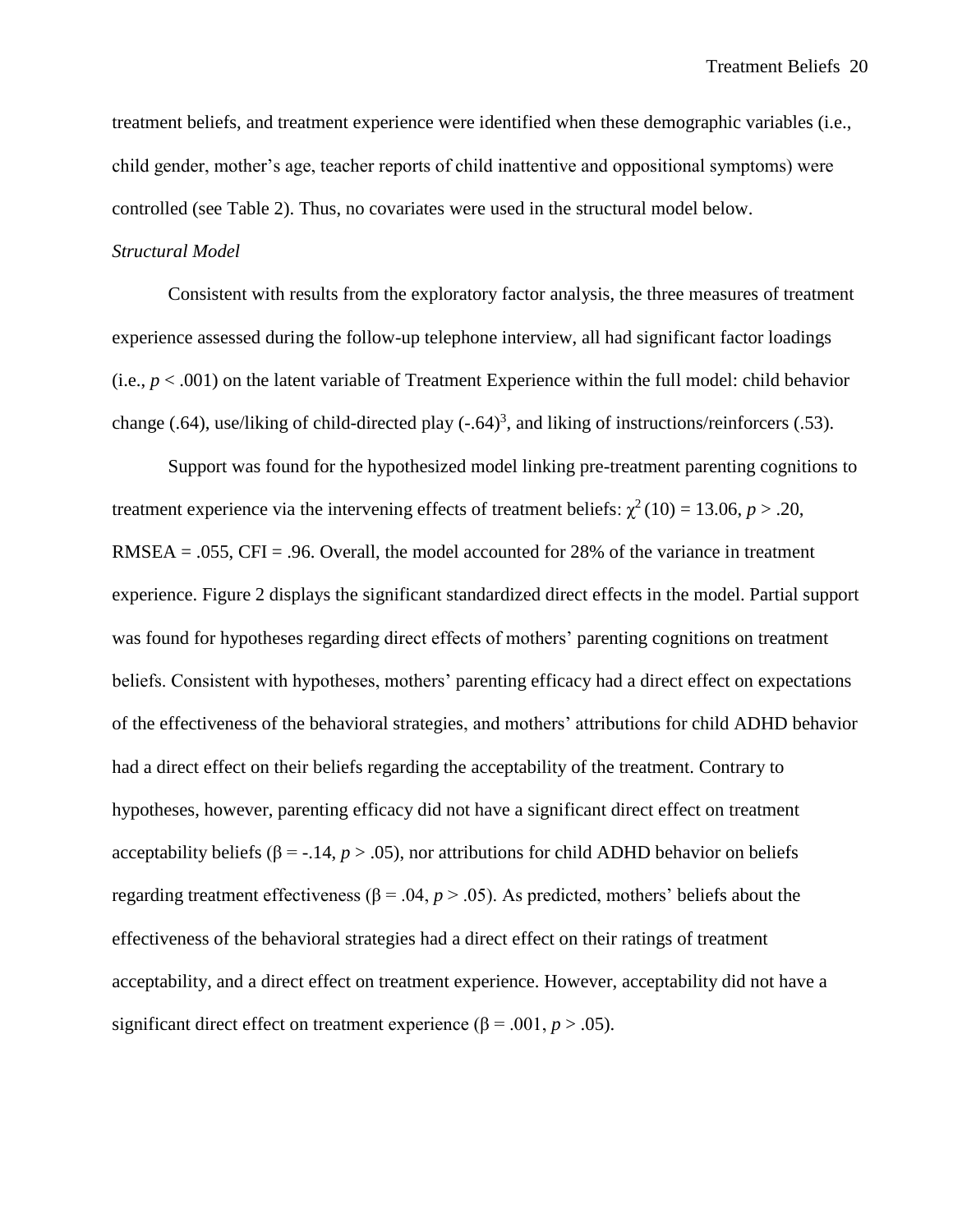Indirect effects were calculated to test our prediction that beliefs about treatment effectiveness and treatment acceptability would act as intervening variables between the pretreatment predictors of parenting efficacy and attributions for child behavior, and the dependent variable of treatment experience. However, we could not use bootstrapping to determine the indirect effects because of the problems created by even the small amount of missing data. As an alternative, Bayesian analyses were used to estimate indirect effects and 95% credible intervals (CI) were calculated. Results were suggestive of a significant indirect effect of parenting efficacy on treatment experience ( $\beta = .15$ ; CI<sub>95</sub> = .03, .28). Given the nonsignificant relation between parenting efficacy and treatment acceptability, it is likely that this indirect effect was exerted through beliefs about treatment effectiveness. There was a nonsignificant estimated indirect effect of attributions on treatment experience:  $(β = .01; CI<sub>.95</sub> = -.10, .13).$ 

#### *Child Medication Status*

Given that approximately half of the children were currently medicated for ADHD, and previous research has found relations between medication and maternal social cognitions (e.g., Johnston & Leung, 2001), we re-ran the model to take child medication status into account. Whether or not the child was taking medication to treat ADHD was placed in the beginning of the model with two direct recursive paths each leading to parenting efficacy and attributions. The correlational path between parenting efficacy and attributions was then removed, but all other pathways remained the same. Results indicated a slightly weakened model fit compared to the original model:  $\chi^2(16)$  = 21.06,  $p > 0.15$ , RMSEA = .060, CFI = .934. Medication status did not have a significant direct effect on parenting efficacy ( $\beta$  = .10, *p* > .05), nor on attributions for child behavior ( $\beta$  = -.12, *p* > .05). All other path coefficients remained the same as those presented in the original model (see Figure 2). Consistent with the original results, the model continued to account for 28% of the variance in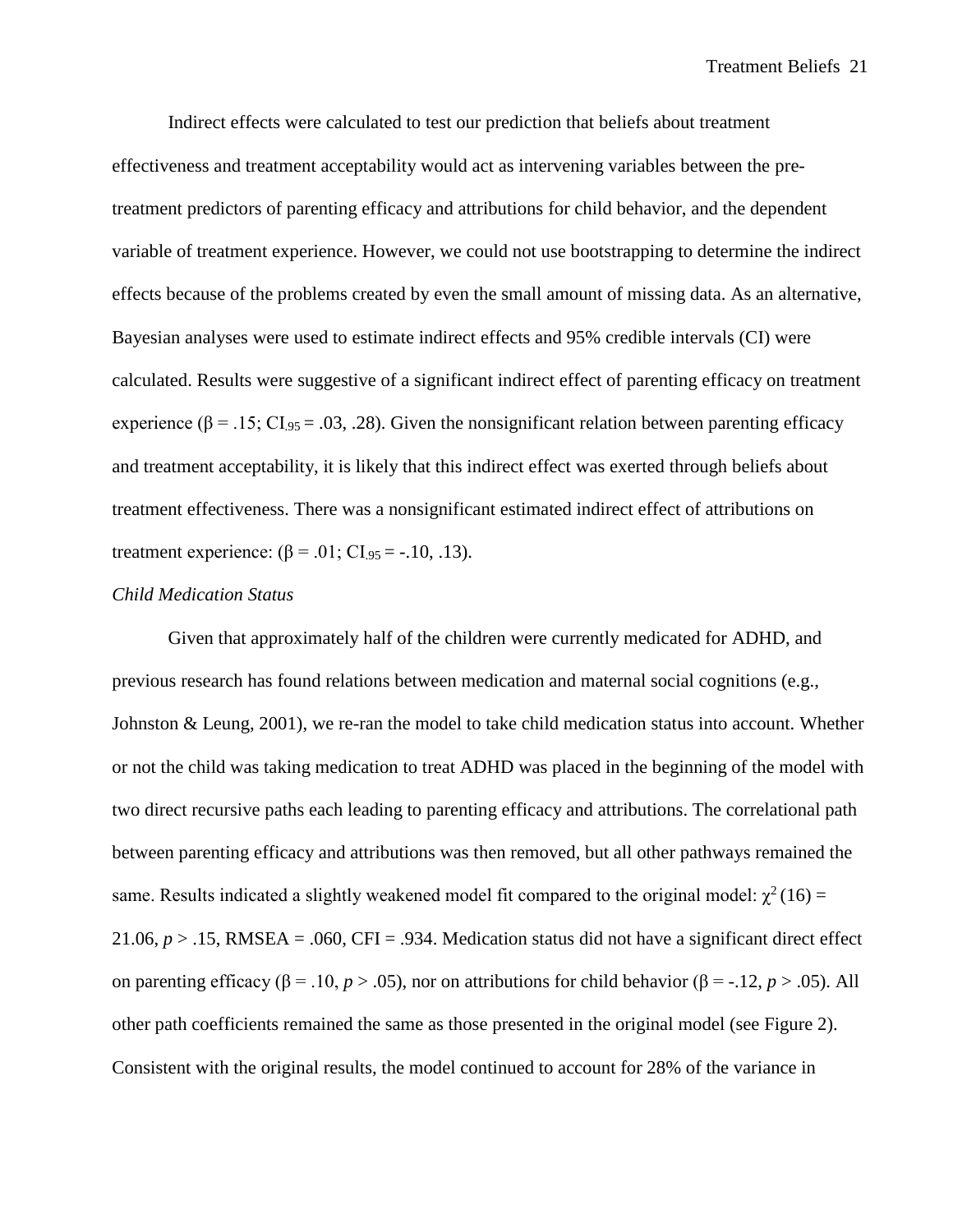treatment experience. Thus, child medication status did not appear to be a significant contributing factor to the relations between maternal parenting cognitions, treatment beliefs, and treatment experience.

#### **Discussion**

The tested model linking parenting cognitions to treatment experience, via intervening treatment beliefs was partially supported. Among mothers of children with ADHD, attributions for ADHD child behaviors were related to beliefs regarding the acceptability of BPT strategies, but neither of these variables predicted the mothers' experiences in using the strategies. Instead, mothers' parenting efficacy was related to their positive treatment experience via their beliefs regarding the likely effectiveness of the BPT strategies. There are two important take home messages that can be gleaned from the results. First, although mothers' attributions for child behavior and their beliefs regarding the acceptability of BPT are related, neither of these is a significant predictor of mothers' experience with BPT. Second, what does seem important in determining mothers' positive experience with BPT strategies, is mothers' views of their ability to parent, and in turn their views of parenting strategies as likely to be effective in managing the behavior of their child with ADHD.

We had predicted that mothers who made attributions for child ADHD behaviors that, while acknowledging the cause as within the child and pervasive/enduring, also saw the child as having at least a modest degree of control or responsibility, would be mothers who would see the learningbased approach used in BPT as most acceptable. This prediction was supported and confirms that mothers' more general views of child behavior are related to their assessments of specific treatments. However, in this sample, the acceptability of treatment did not predict mothers' actual use or liking of the strategies over the ensuing week. This finding is consistent with the results obtained for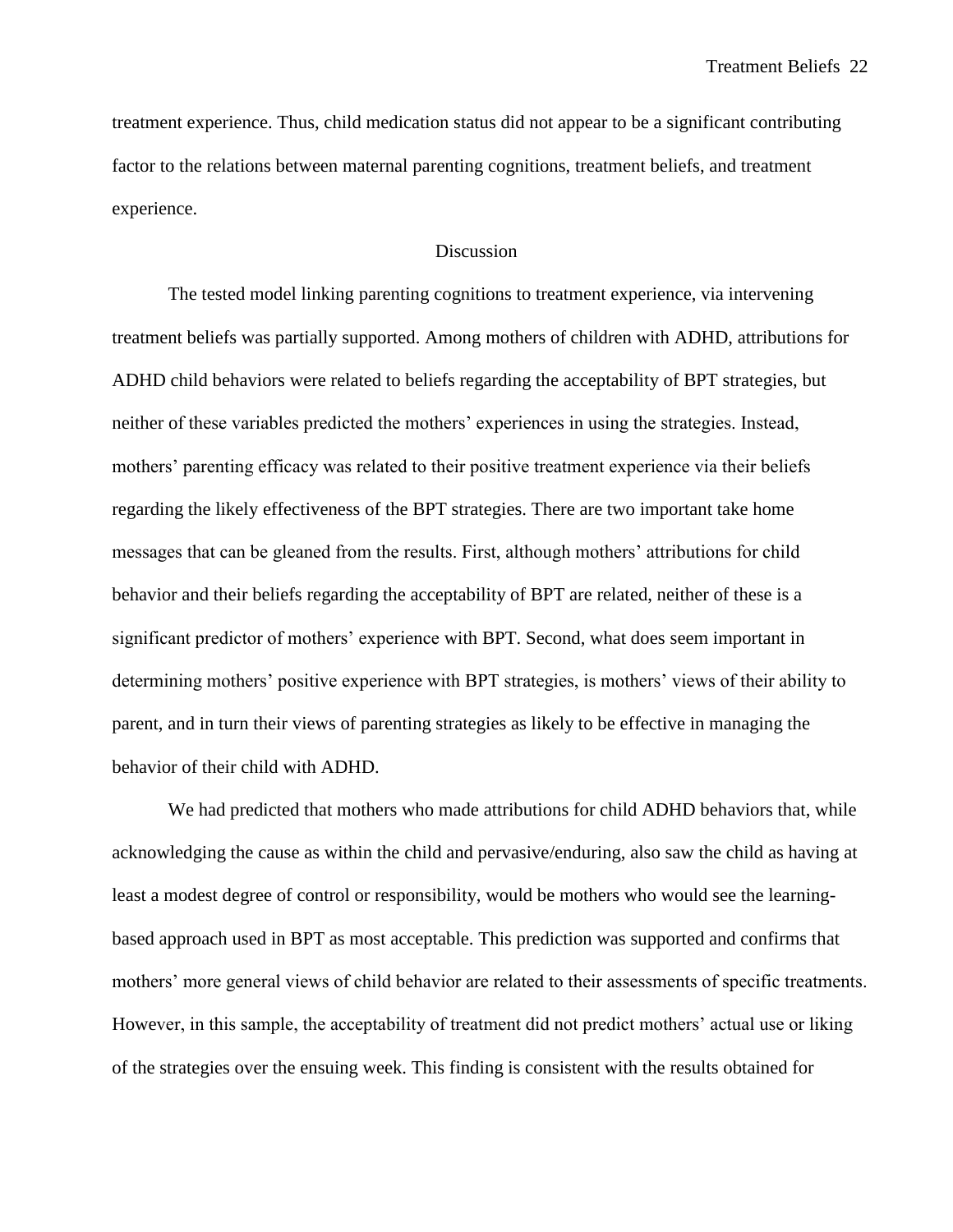families of children with ADHD by Krain et al. (2005), as well as with studies examining links between treatment acceptability and outcome in other populations and settings, including BPT with mothers of conduct problem children (e.g., Peters, Calam, & Harrington, 2005) or anxious children (e.g., Barrett, Shortt, & Wescombe, 2001) and school interventions (e.g., Noell et al., 2005). Although a restricted range of acceptability ratings among a sample of mothers who had agreed to participate in a study involving BPT may offer some explanation for our lack of prediction, acceptability had at least enough variability to correlate significantly with attributions and with beliefs about treatment effectiveness. However, it must be acknowledged that the lack of association between acceptability beliefs and treatment outcomes is not a unique finding. Further research is needed to determine if and when parents' views of treatment acceptability are important determinants of their subsequent treatment choices for their children. We speculate that there are two limitations to existing research. First, as in this study, ratings of treatment acceptability are often very high and may lack sensitivity. Second, acceptability may have a more step-like function in relation to treatment outcome, such that some threshold of acceptability is needed but beyond that other factors are more important in decision-making.

In contrast to the nonsignificant links of attributions and acceptability to treatment experience, parenting efficacy was associated with positive views of the effectiveness of behavioral strategies, and these effectiveness beliefs intervened to predict treatment experience. Mothers who felt competent in the parenting role were more likely to see behavioral strategies as effective, and to report greater and more successful use of them. These links in this sample of mothers of children with ADHD, replicate similar relations observed in fathers of children with ADHD in the Hoza et al. (2000) study, and findings in conduct problems samples (e.g., Nock et al., 2007; Spoth et al., 1995). Unlike Nock and Kazdin (2001), we found no evidence of a curvilinear relation between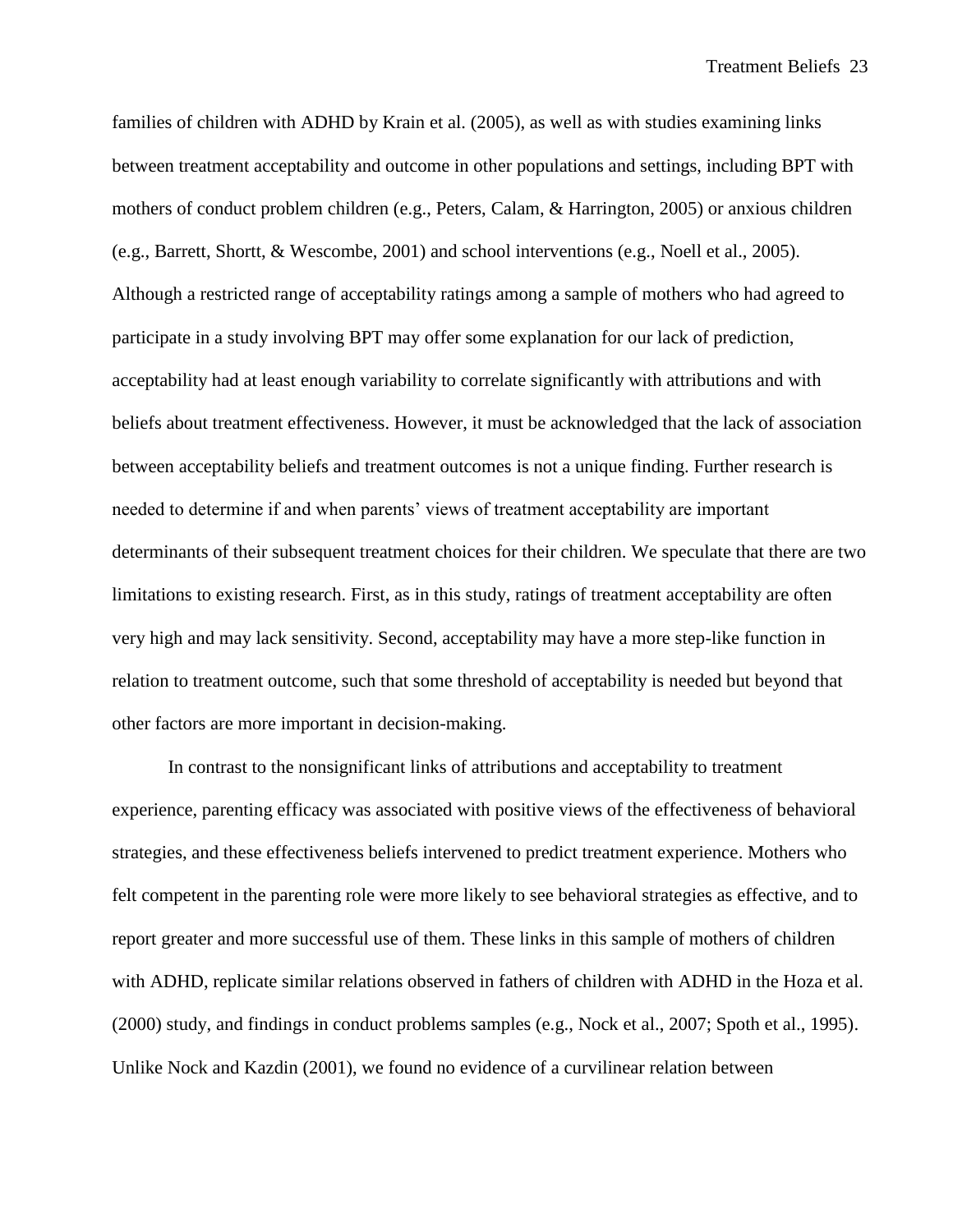expectations for treatment effectiveness and treatment use. We speculate that the mothers in our sample may have represented the mid to high range of beliefs about treatment effectiveness, given that they all agreed to participate in a study that involved BPT. We also acknowledge that most of the mothers in this study reported already using behavioral strategies with their children, and hence their views of the effectiveness of BPT and their use of these techniques were probably, to some extent, established prior to participation. However, mothers' reports of the frequency of their use of behavioral techniques prior to the study were not correlated with their ratings of the acceptability of the BPT strategies taught in the study  $(r = .01, \text{ns})$  nor with their experience in using these strategies reported at the 1 week follow-up  $(r = -0.03, \text{ns})$ . Mothers' ratings of the effectiveness of the behavioral techniques they were using before participating in the study were correlated significantly, but modestly, with acceptability ratings ( $r = .43$ ,  $p < .001$ ) and treatment experience ( $r = .24$ ,  $p =$ .02). Thus, although the acceptability and treatment experience measures in this study were related to mothers' pre-existing attitudes and practices, they are easily distinguished as separate constructs.

These results have important implications for the development of methods for predicting how parents of children with ADHD might be encouraged to engage in BPT and hopefully to gain maximum benefit from the treatment. Our findings suggest that a focus on the acceptability of the treatment is unlikely to lead to fruitful prediction of who will and will not engage in or benefit from the treatment. Instead, a focus on parents' pre-existing feelings about themselves as parents and their beliefs about the effectiveness of behavioral treatment may yield greater impact. Pre-intervention efforts may be needed to enhance parents' sense of their own capabilities as parents. For example, based in a motivational interviewing framework, Nock and Kazdin (2005) demonstrated the ability of a brief, pre-intervention to increase parents' participation in a BPT program. We speculate that part of the success of this program may have been achieved through increases in parents' sense of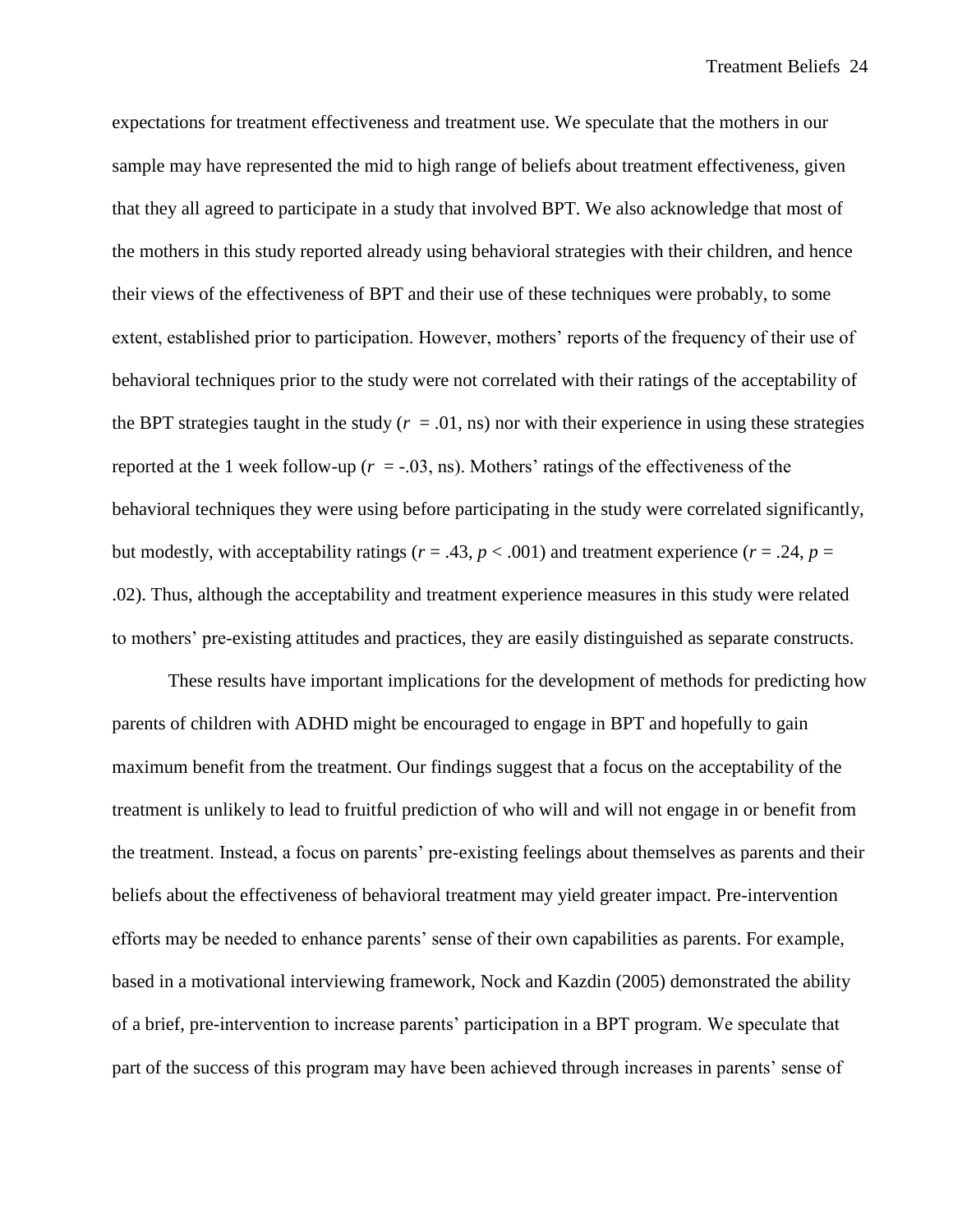efficacy and confidence in their ability to carry out the changes required in the BPT program. Whether enhanced parenting efficacy would lead parents to be more optimistic that BPT will be effective (as specified by the model tested in this paper), or whether separate efforts would also be needed to relay to parents the evidence of the effectiveness of BPT treatments, is not known. Consistent with recent work by Cunningham and colleagues (2008), we emphasize that further research examining how parents may differ in their preferences for various forms of mental health treatments is much needed. Hopefully such research will serve to guide efforts to improve the utilization of and adherence to evidence-based child mental health services.

The limitations to this study must be considered when drawing conclusions and considering clinical implications. Although our model contains directional arrows, the reciprocal and transactional nature of the relations among these variables is obvious. For example, parenting efficacy is seen as a pre-existing predictor, but is acknowledged as likely to change during the course of BPT (e.g., Sonuga-Barke, Daley, Thompson, Laver-Bradbury, & Weeks, 2001). Similarly, beliefs regarding the effectiveness of BPT, although placed in a predictor role, are clearly also the product of experiences in using BPT strategies. Although the child's medication status did not have a significant effect in our model, our measurement captured only whether or not the child was currently being treated with medication. Other aspects of medication such as whether or how frequently the parent was using medication in the home setting would be more important to assess in future studies. Our design was technically longitudinal in nature, with measures of parenting cognitions taken before the BPT treatment, beliefs about the treatment assessed following the treatment session, and assessment of the mothers' experience using the behavioral strategies conducted 1 week later. However, it would be a stronger test of the model if these measurement points were more separated in time, or if these variables were assessed in families who were more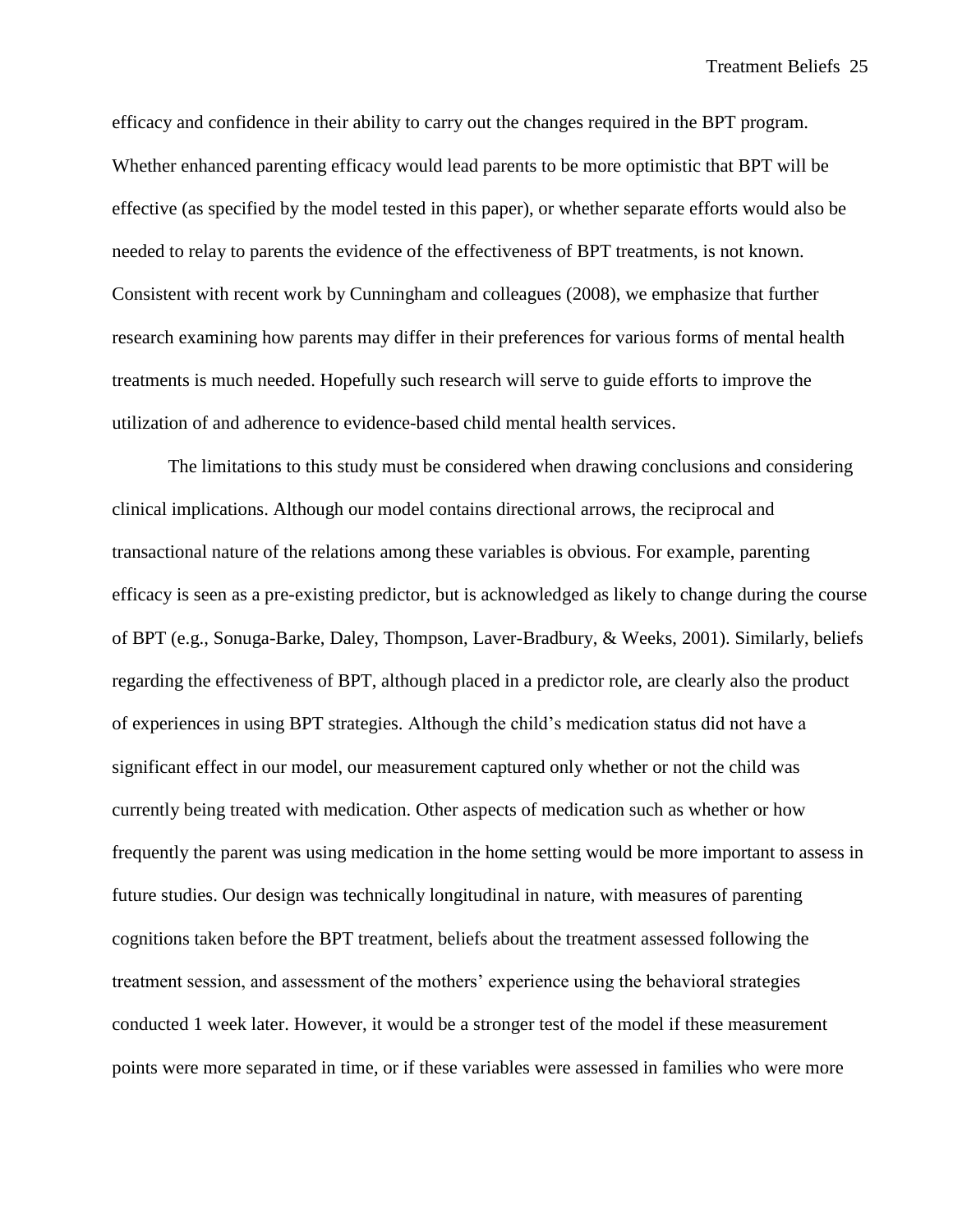treatment naïve and earlier in the process of making treatment decisions. We used a single session of BPT, as a practical analogue of a more comprehensive BPT program. However, our data cannot address how the relations among parenting cognitions and treatment beliefs would change or unfold as a family progressed through a longer BPT program. Both of these limitations point to questions regarding whether or not the same results would appear in typical clinical contexts, where assessment and treatment would be more separated in time and where parents' experiences with BPT would be monitored over a longer period of time, and in the context of ongoing therapist feedback. Finally, self-report is highly appropriate for parenting cognitions and treatment beliefs, however, our measure of treatment experience also relied solely on mothers' report. Certainly a mother's views of her experience with the strategies are an important component of treatment outcome, but more objective measures of use of the strategies or of changes in child behavior would have been useful.

In sum, we believe this study offers useful insights into the parenting cognitions and treatment beliefs that are at play as parents make decisions regarding treatments for their children with ADHD. Our results suggest that parenting efficacy and beliefs in the effectiveness of BPT strategies are important predictors of mothers' successful experiences with this form of treatment. In our sample, the child's medication status did not play a significant role in the model, however, future work is needed to more carefully consider how parents choose among a number of alternate treatments for their children with ADHD. Many questions remain before we will understand the cognitive processes that underlie parents decisions to select, sequence, and/combine different evidence-based treatments (e.g., behavioral versus medication). We must also expand our study to focus on parental choices of treatments with little evidentiary support (e.g., Bussing et al., 2005), and to acknowledge that treatment decisions do not rest solely with mothers. The roles of fathers, children, extended family, and the broader social and cultural context also must be considered.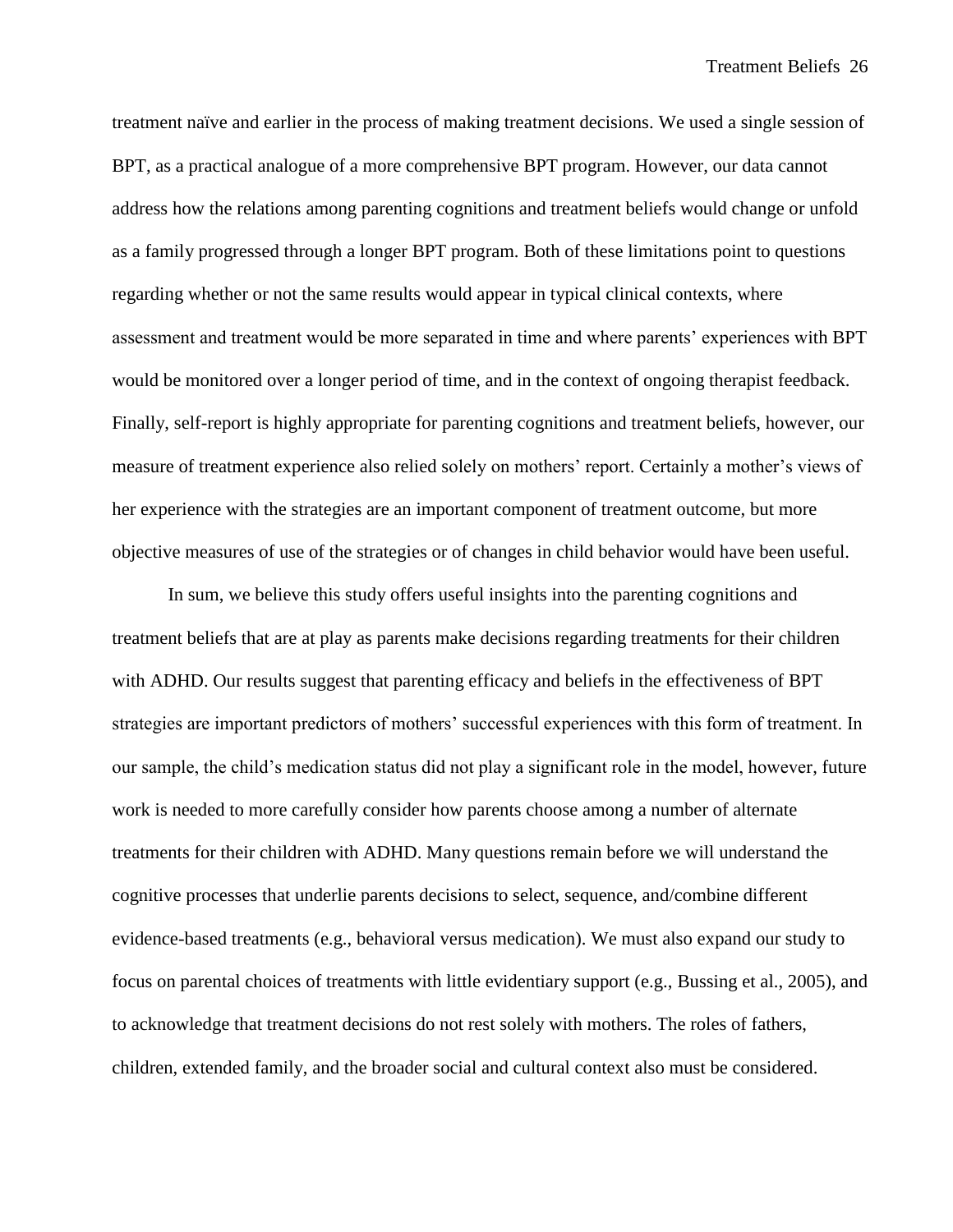#### Footnotes

<sup>1</sup>One mother did not complete her follow-up until 93 days following the BPT session due to an unplanned hospitalization. She began to practice using the strategies when released from the hospital, and the follow-up call was conducted 1 week following this. Although her time to followup is an outlier, her scores on the other variables were not outliers, nor did she appear as a multivariate outlier. We re-ran the path model excluding her data, and the overall model and individual paths remained essentially unchanged (overall model Chi square  $(10) = 13.33, p > 0.20$ ,  $RMSEA = .058$ ,  $CFI = .96$ ). Therefore, this mother's data were retained in the analyses.

<sup>2</sup> While mothers were completing questionnaires, the child also completed measures that are not included in this report. In addition, following the therapy session and completion of the posttreatment questionnaires, mothers and children engaged in interaction tasks. The data from these tasks is also not reported here.

<sup>2</sup> Only 0.42% of the 707 data points (i.e., 7 variables multiplied by 101 participants) were missing. <sup>4</sup> Negative value is because of the transformation of the use/liking of special play time variable.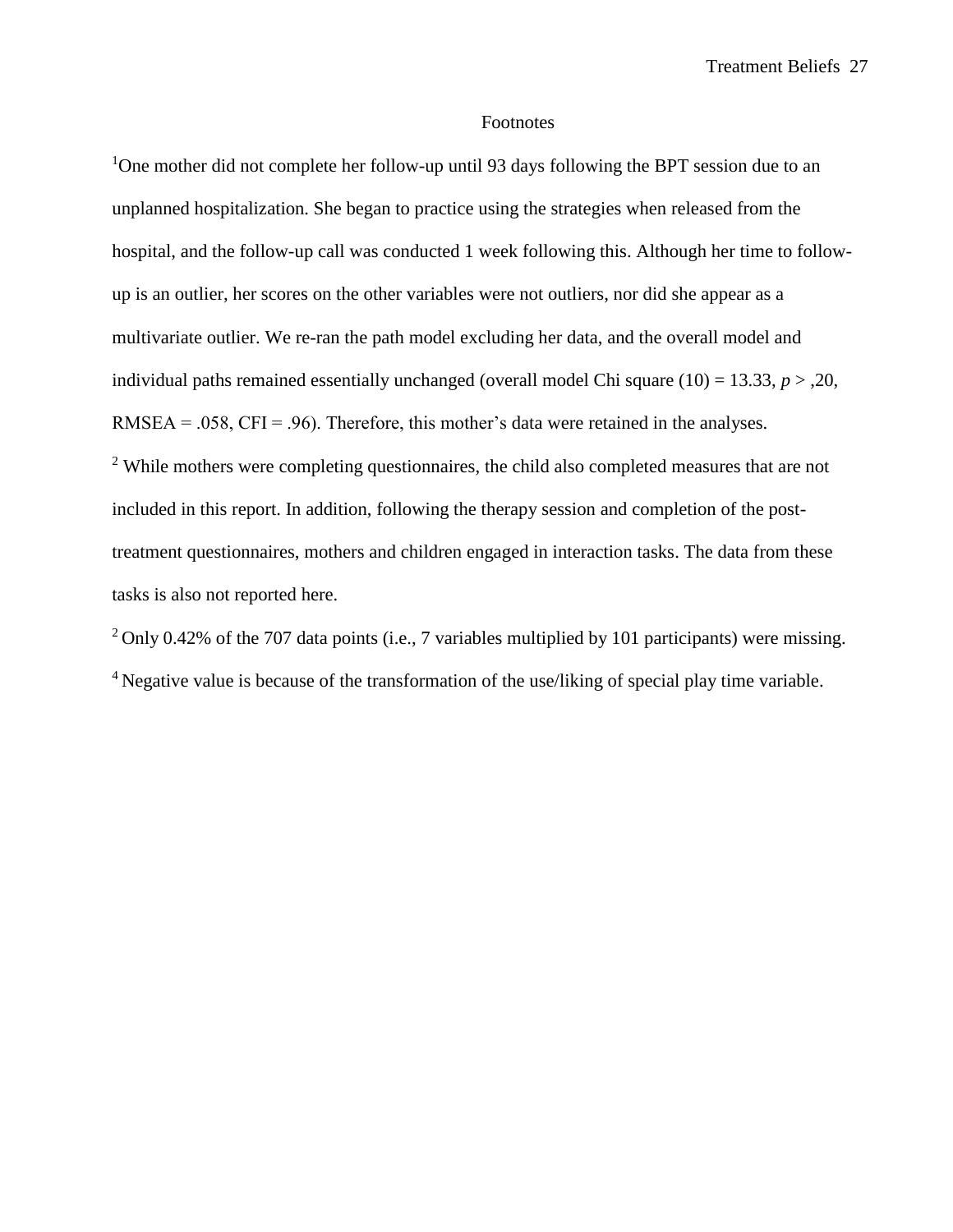# Table 1

# Sample Descriptives (*N* = 101)

| Variable                                                | Mean  | <b>SD</b> | Range     |  |  |
|---------------------------------------------------------|-------|-----------|-----------|--|--|
| Child's age in years                                    | 7.43  | 1.28      | $5 - 10$  |  |  |
| Mother's age in years                                   | 39.13 | 6.29      | $24 - 53$ |  |  |
| Family socioeconomic status <sup>a</sup>                | 2.57  | 1.17      | $1 - 5$   |  |  |
| Mother report of number of child symptoms <sup>b</sup>  |       |           |           |  |  |
| Inattentive                                             | 7.91  | 1.37      | $3 - 9$   |  |  |
| Hyperactive-Impulsive                                   | 6.93  | 2.43      | $0 - 9$   |  |  |
| <b>Oppositional Defiant</b>                             | 4.77  | 2.57      | $0 - 8$   |  |  |
| Teacher report of number of child symptoms <sup>c</sup> |       |           |           |  |  |
| Inattentive                                             | 6.64  | 2.55      | $0 - 9$   |  |  |
| Hyperactive-Impulsive                                   | 5.93  | 3.11      | $0 - 9$   |  |  |
| <b>Oppositional Defiant</b>                             | 3.20  | 2.81      | $0 - 8$   |  |  |
|                                                         |       |           |           |  |  |

## Percentages

| Child's gender |  |
|----------------|--|
|----------------|--|

| Male   | 82.2 |
|--------|------|
| Female | 17.8 |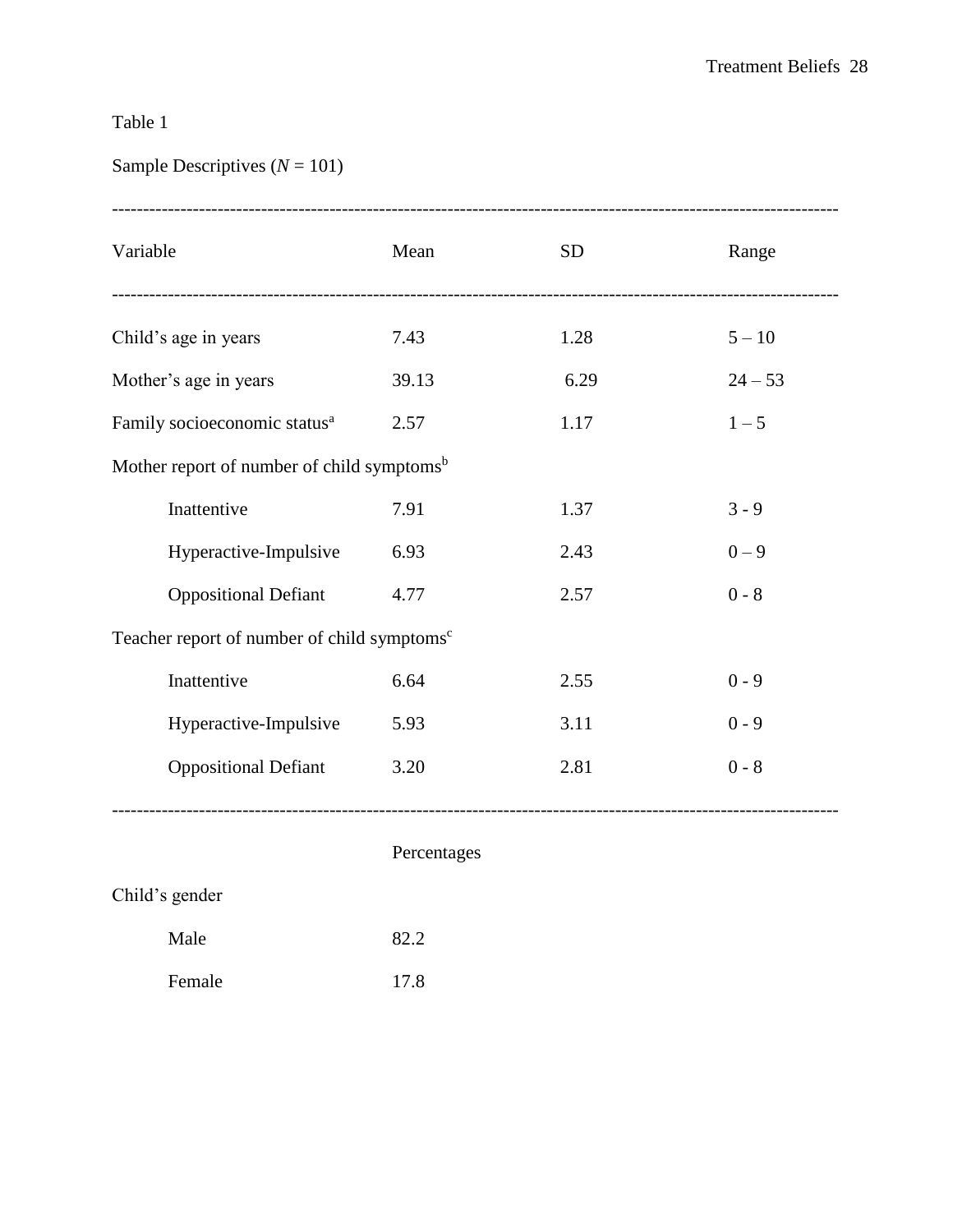### Marital Status

|                        | Married/common-law              | 63.4 |  |
|------------------------|---------------------------------|------|--|
|                        | Divorced/separated              | 19.8 |  |
|                        | Single/never married            | 15.8 |  |
| Ethnicity <sup>d</sup> |                                 |      |  |
|                        | Euro-Canadian                   | 81.0 |  |
|                        | Asian                           | 10.0 |  |
|                        | <b>First Nations/Aboriginal</b> | 4.0  |  |
|                        | East Indian                     | 2.0  |  |
|                        | African                         | 1.0  |  |
|                        | Lebanese                        | 1.0  |  |
|                        | Missing                         | 1.0  |  |

---------------------------------------------------------------------------------------------------------------------

<sup>a</sup> Measured using the Hollingshead Four Factor Index of Social Status (Hollingshead, 1975)

bMother and teacher ratings are on the ADHD-IV Rating Scale and the ODD Rating Scale, and

symptom presence reflects a score of 2 or 3 on the 0 to 3 scale.

<sup>c</sup>Teacher ratings were available for only 99 of the 101 children.

<sup>c</sup>Ethnicity was not reported for one family.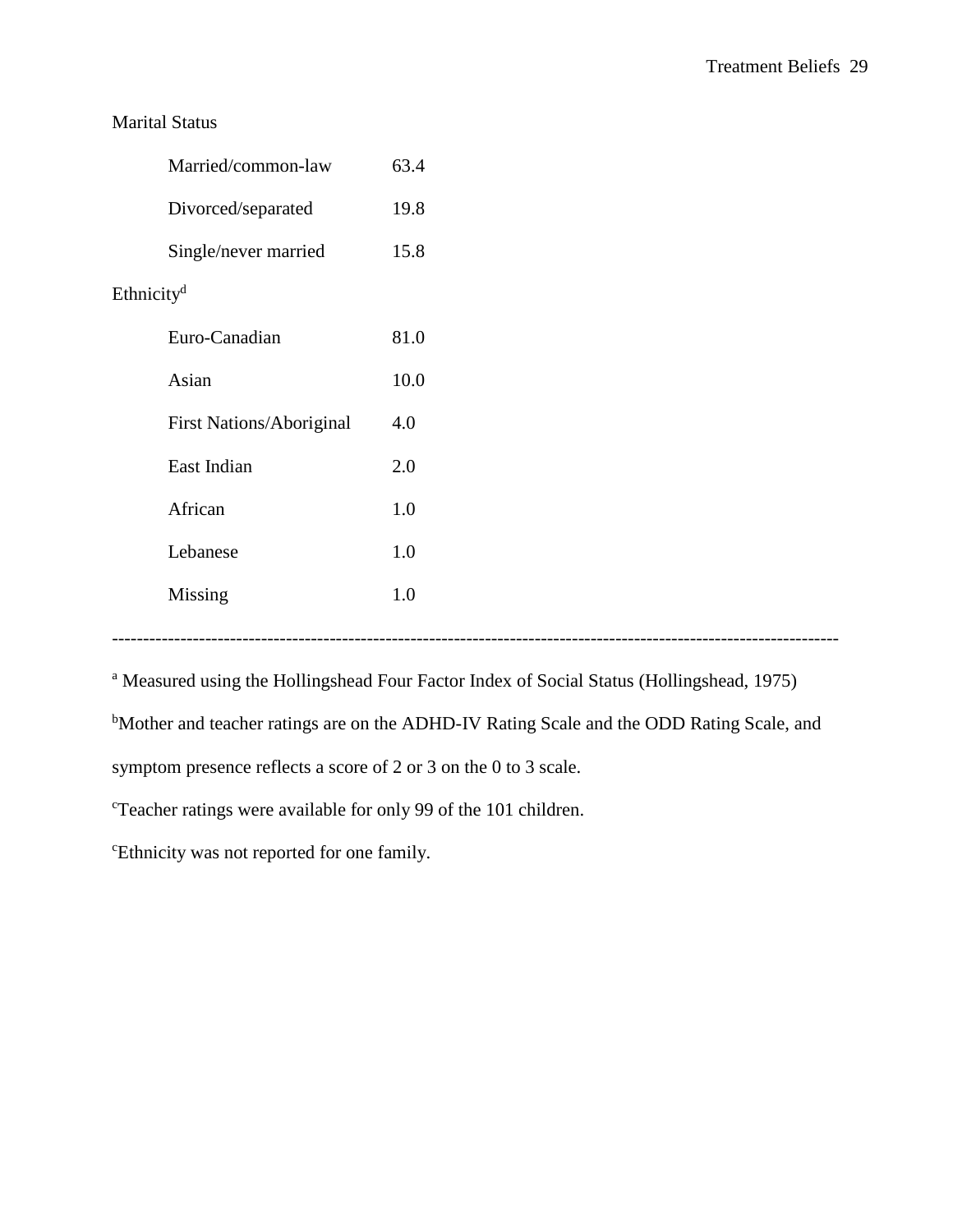## Table 2

|                                         | 1       | $\overline{2}$ | 3        | 4        | 5       |
|-----------------------------------------|---------|----------------|----------|----------|---------|
| 1. Parenting Efficacy <sup>a</sup>      |         | $-.11$         | $.29**$  | $-.04$   | $.25*$  |
| 2. Attributions $b$                     | $-.15$  |                | .01      | $.24*$   | $-.17$  |
| 3. Treatment Effectiveness <sup>c</sup> | $.28**$ | $-.03$         |          | $.44***$ | $.43**$ |
| 4. Treatment Acceptability <sup>d</sup> | $-.03$  | $.24*$         | $.39***$ |          | .19     |
| 5. Treatment Experience <sup>e</sup>    | $.29**$ | $-.13$         | $.44***$ | .17      |         |
| Mean                                    | 3.82    | 7.08           | 3.98     | 4.67     | 0.00    |
| <b>SD</b>                               | 0.82    | 1.01           | 0.54     | 0.40     | 1.00    |

Correlations among Mothers' Parenting Cognitions, Treatment Beliefs, and Treatment Experience at Follow-Up

Note: values above the diagonal represent first-order correlations; italicized values below the diagonal represent partial correlations controlling for child gender, mother's age, and teacher reports of child inattentive and oppositional symptoms.

\* p < .05; \*\* p < .01; \*\*\* p < .001

<sup>a</sup> Measured using the PSOC; <sup>b</sup> Measured using the WAQ; <sup>c</sup> Measured using the PETS; <sup>d</sup> Measured using the TEI; <sup>e</sup> Factor comprising of Child Behavior Change, Use/Liking of Child-Direct Play strategies, and Use/Liking of Instructions/ Reinforcement strategies.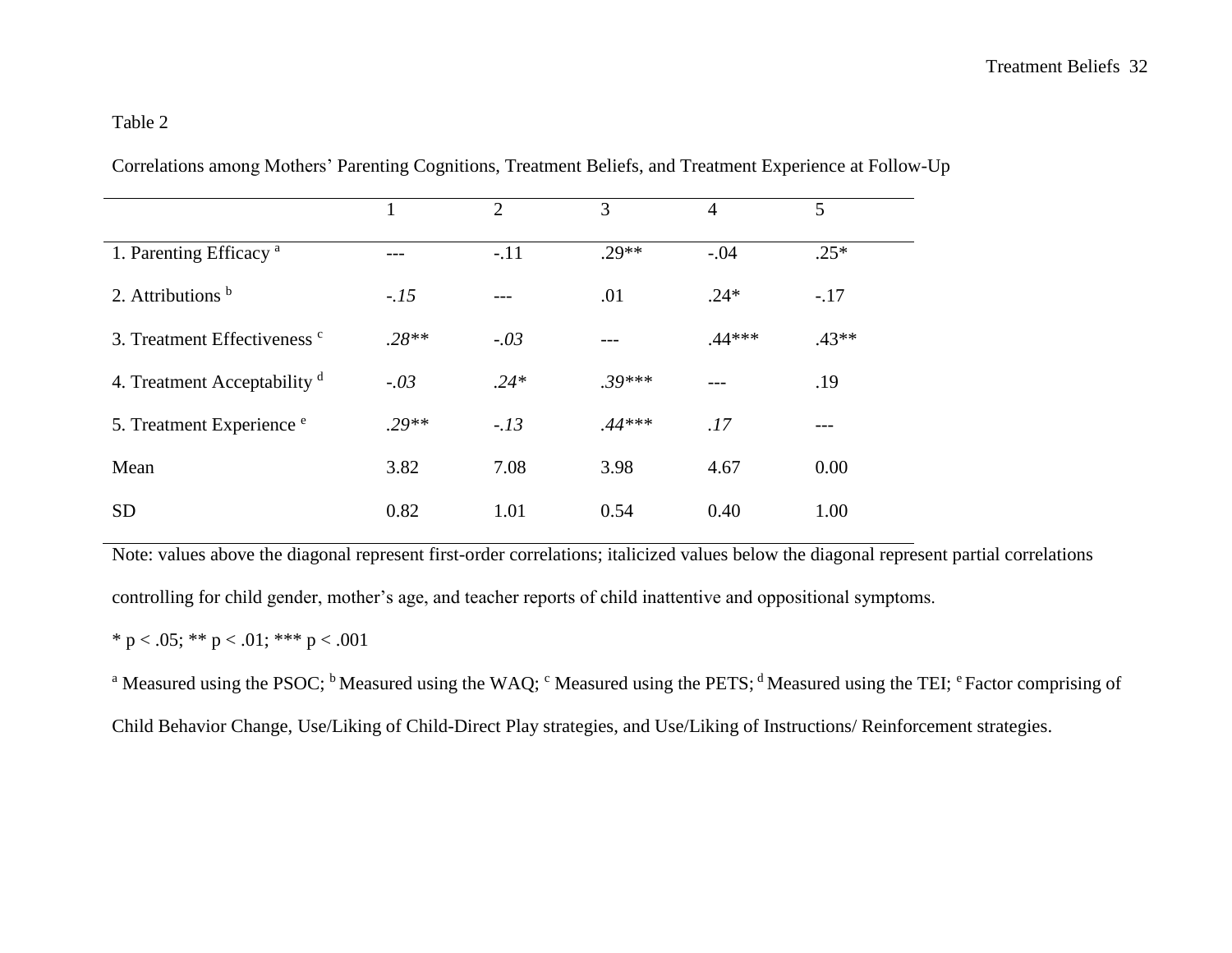Figure 1

Hypothesized model of treatment beliefs as intervening variables between social cognitions and treatment experience

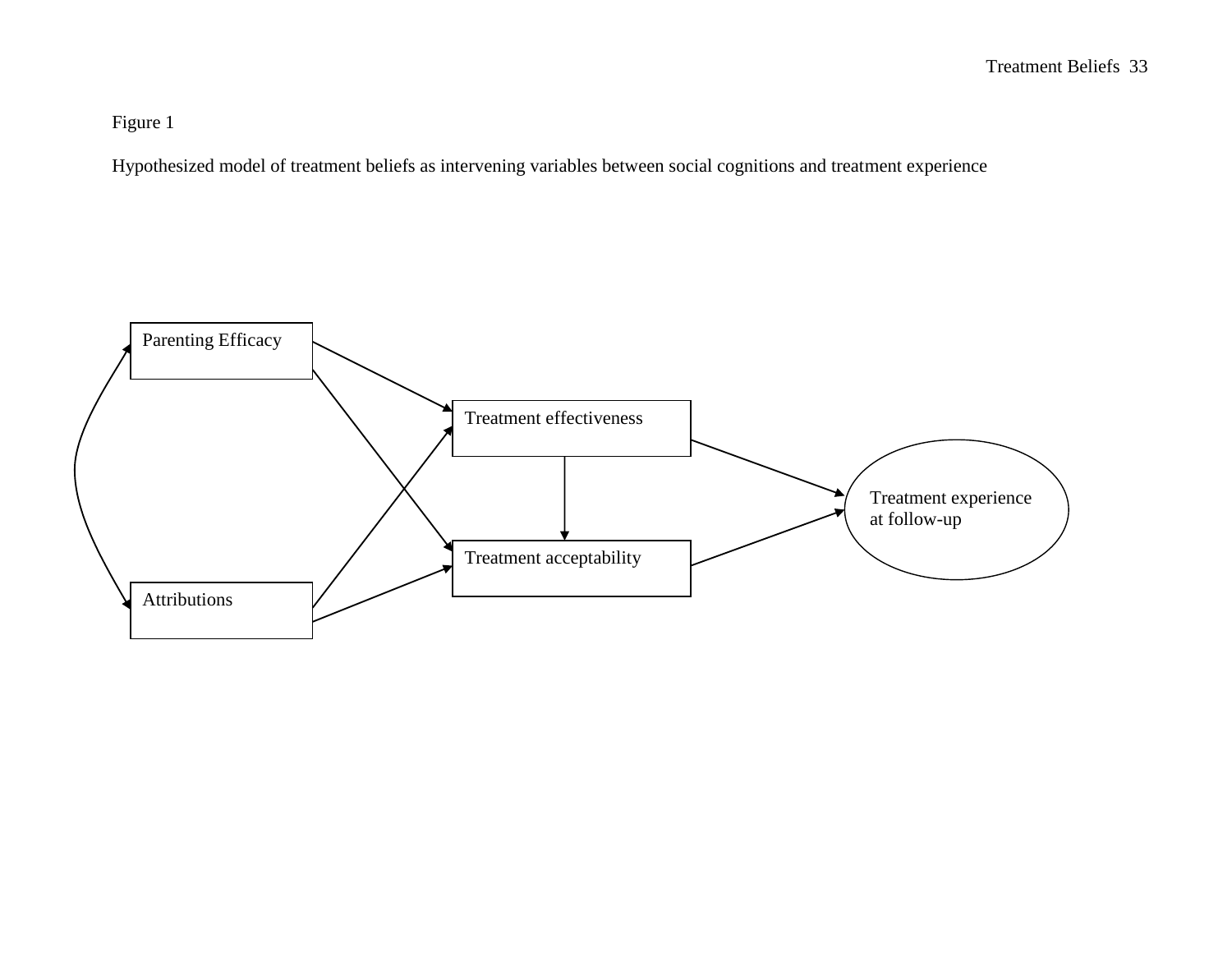# Figure 2

Final model of treatment beliefs as intervening variables between social cognitions and treatment experience



Note *p < .05*

 $p > .05$ -------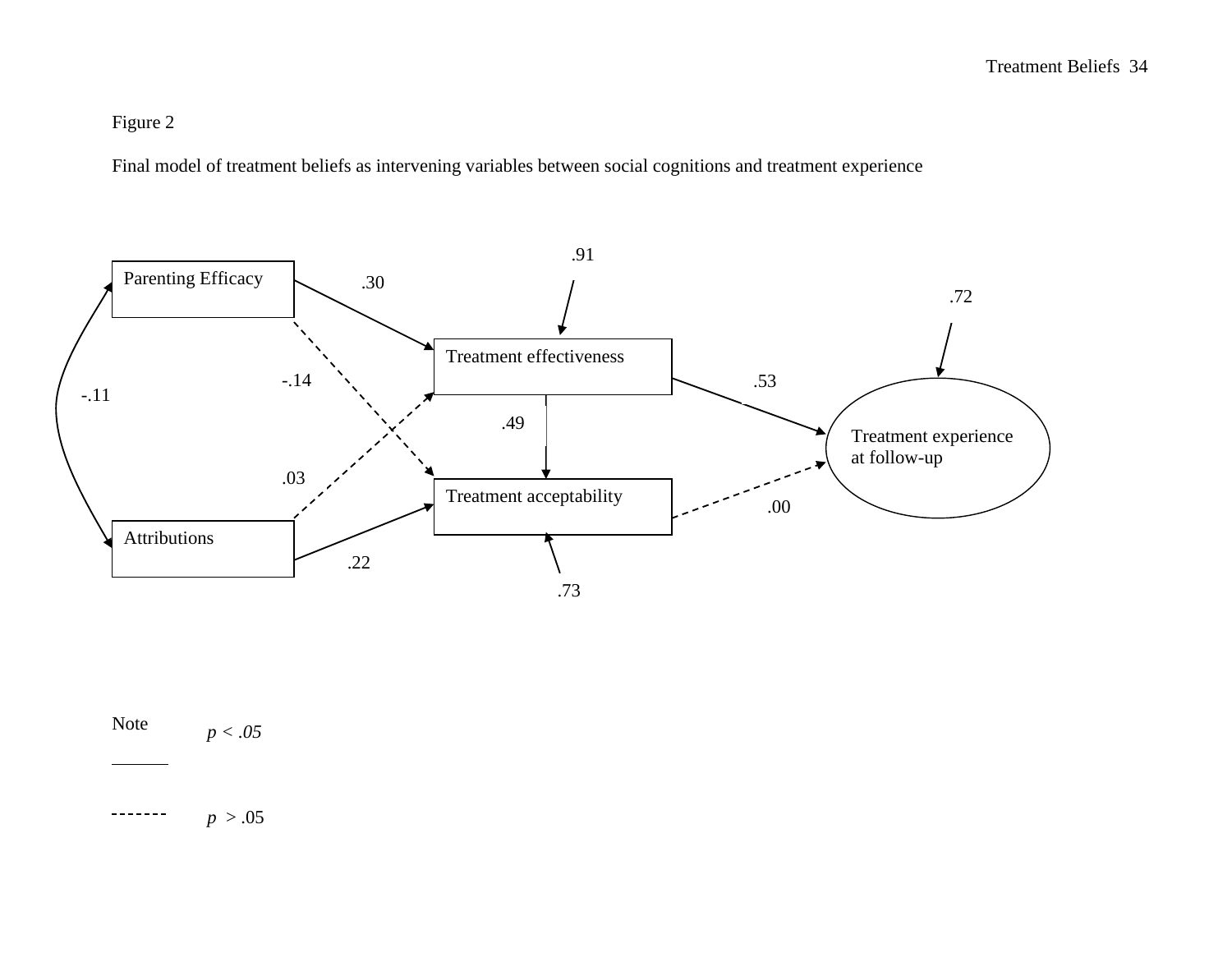#### References

Ajzen, I. (2001). Nature and operation of attitudes. *Annual Review of Psychology, 52*, 27-58.

- American Psychiatric Association. (2000). *Diagnostic and statistical manual of mental disorders* (4th ed., text rev.). Washington, DC: Author.
- Arbuckle, J. L. (1995). *Amos for Windows: Analysis of moment structures. Version 3.5*. Chicago, IL: SmallWaters.
- Arbuckle J. L. (2006). *Amos (Version 7.0)* [Computer software]. Spring House, PA: Amos Development Corporation.
- Arbuckle, J. L. (2007). *Amos 16.0 user's guide*. Spring House, PA: Amos Development Corporation.
- Bandura, A. (1977). Self-efficacy: Toward a unifying theory of behavioral change. *Psychological Review, 84*, 191-215.
- Barrett, P. M., Shortt, A. L., & Wescombe, K. (2001). Examining the social validity of the FRIENDS treatment program for anxious children. *Behaviour Change, 18*, 63-77.
- Bussing, R., Koro-Ljungberg, M. E., Gary, F., Mason, D. M., & Garvan, C. W. (2005). Exploring help-seeking for ADHD symptoms: A mixed-methods approach. *Harvard Review of Psychiatry, 13*, 85-101.
- Chen, M., Seipp, C. M., & Johnston, C. (2008). Mothers' and fathers' attributions and beliefs in families of girls and boys with attention-deficit/hyperactivity disorder. *Child Psychiatry & Human Development, 39*, 85-99.
- Cunningham, C. E. (2006). COPE: Large-group, community-based, family-centered parent training. In R. A. Barkley (Ed.), *Attention deficit hyperactivity disorder: A handbook for diagnosis and treatment* (pp. 480-498). New York: Guilford.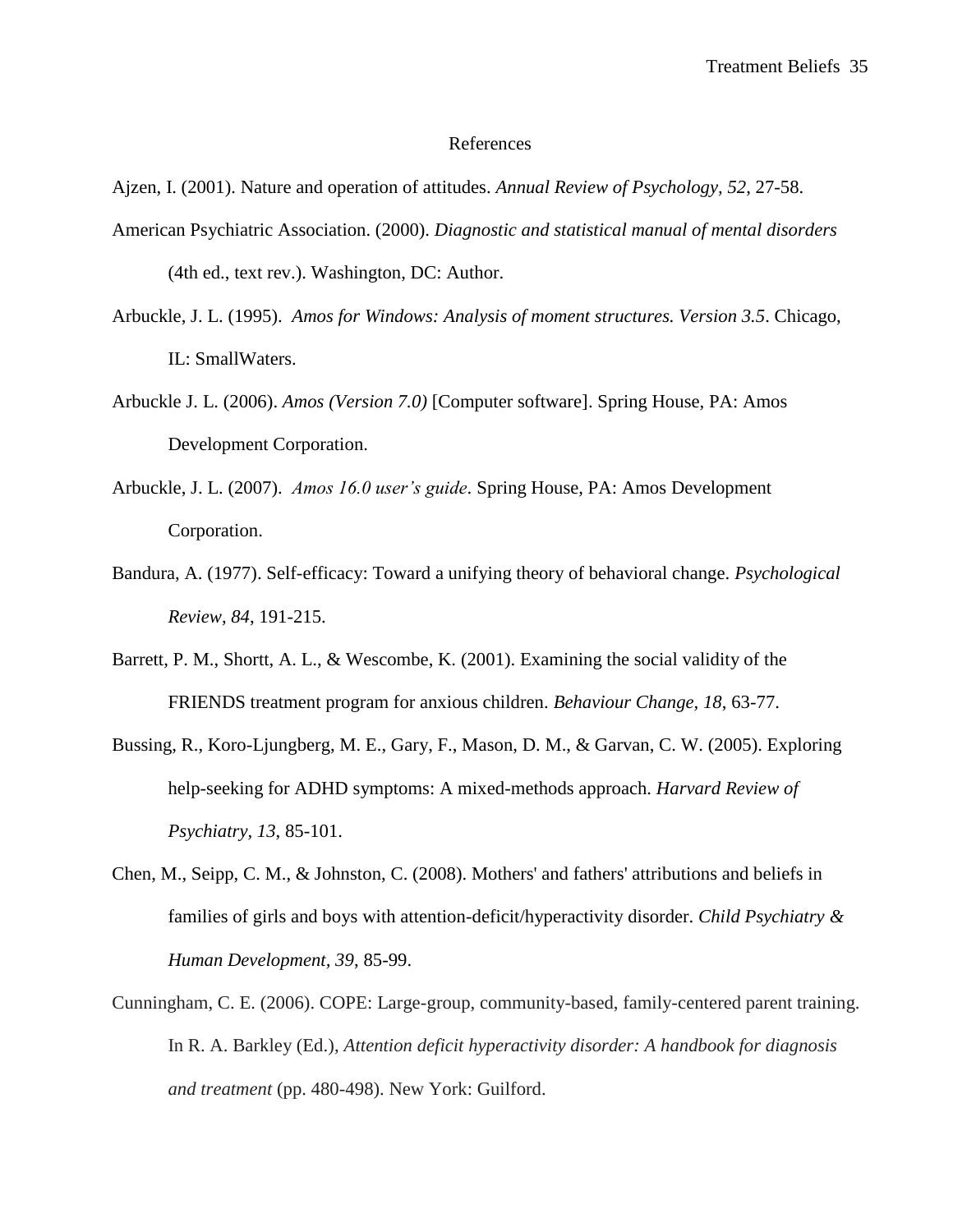- Cunningham, C. E., Deal, K., Rimas, H., Buchanan, D. H., Gold, M., Sdao-Jarvie, K., & Boyle, M. (2008). Modeling the information preferences of parents of children with mental health problems: A discrete choice conjoint experiment. *Journal of Abnormal Child Psychology, 36,* 1123-1138.
- DuPaul, G. J., Powers, T. J., Anastopoulos, A. R., & Reid, R. (1998). *ADHD Rating Scale IV - Checklists, norms, and interpretation.* New York: Guilford.
- Enders, C. K. (2001). The impact of nonnormality on full information maximum-likelihood estimation for structural equation models with missing data. *Psychological Methods,* 6, 352– 370.
- Enders, C. K., & Bandalos, D. L. (2001). The relative performance of full information maximum likelihood estimation for missing data in structural equation models. *Structural Equation Modeling, 8*, 430-457.
- Eyberg, S. M., Funderburk, B. W., Hembree-Kigin, T. L., McNeil, C. B., Querido, J. G., & Hood, K. K. (2001). Parent-child interaction therapy with behavior problem children: One and two year maintenance of treatment effects in the family. *Child and Family Behavior Therapy, 23*, 1-20.
- Fabiano, G. A., Pelham, W. E., Jr., Coles, E. K., Chronis-Tuscano, A., O'Connor, B. C., & Gnagy, E. M. (2009). A meta-analysis of behavioral treatments for attention-deficit/hyperactivity disorder. *Clinical Psychology Review, 29*, 129-140.
- Gerdes, A. C., Hoza, B., Arnold, L. E., Pelham, W. E., Swanson, J. M., Wigal, T., et al. (2007). Maternal depressive symptomatology and parenting behavior: Exploration of possible mediators. *Journal of Abnormal Child Psychology, 35*, 705-714.
- Hollingshead, A. B. (1975). *Four factor index of social status.* Unpublished manuscript, Yale University, New Haven, CT.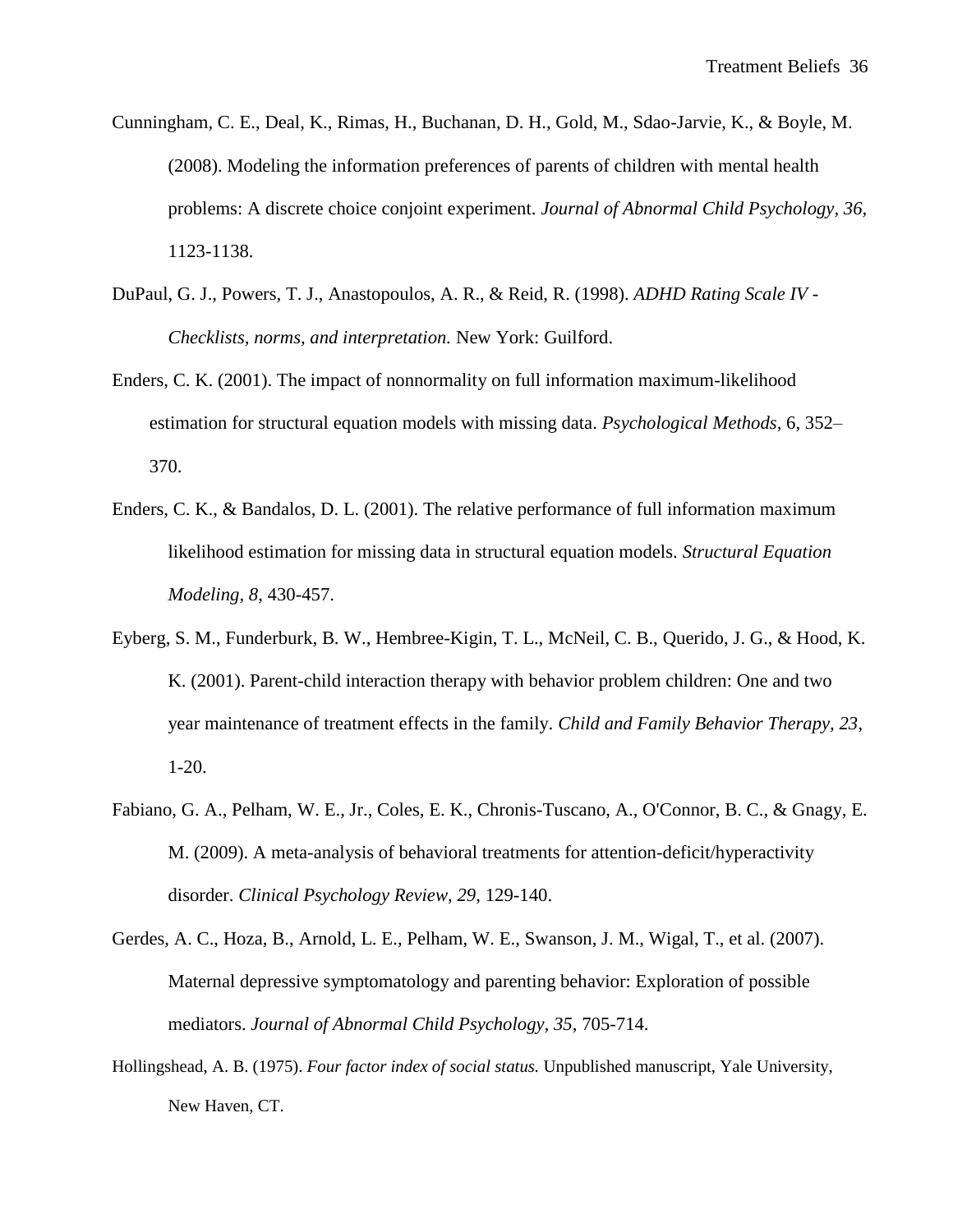- Hommersen, P., Murray, C., Ohan, J. L., & Johnston, C. (2006). Oppositional Defiant Disorder Rating Scale: Preliminary evidence of reliability and validity. *Journal of Emotional and Behavioral Disorders, 14*, 118-125.
- Hoza, B., Johnston, C., Pillow, D. R., & Ascough, J. C. (2006). Predicting treatment response for childhood attention-deficit/hyperactivity disorder: Introduction of a heuristic model to guide research. *Applied and Preventive Psychology, 11*, 215-229.
- Hoza, B., Owens, J. S., Pelham, W. E., Jr., Swanson, J. M., Conners, C. K., Hinshaw, S. P., et al. (2000). Parent cognitions as predictors of child treatment response in attentiondeficit/hyperactivity disorder. *Journal of Abnormal Child Psychology, 28*, 569-583.
- Hu, L., & Bentler, P. M. (1998). Fit indices in covariance structure modeling: Sensitivity to underparameterized model misspecification. *Psychological Methods, 3*, 424-453.
- Hu, L., & Bentler, P. M. (1999). Cutoff criteria for fit indexes in covariance structure analysis: Conventional criteria versus new alternatives. *Structural Equation Modeling, 6,* 1-55.
- Janz, N. K., & Becker, M. H. (1984). The Health Belief Model A decade later. *Health Education Quarterly, 11*, 1-47.
- Jensen, P. S., Arnold, L. E., Richters, J. E., Severe, J. B., Vereen, D., Vitiello, B., et al. (1999). A 14 month randomized clinical trial of treatment strategies for attention-deficit/hyperactivity disorder. *Archives of General Psychiatry, 56*, 1073-1086.
- Johnston, C., Chen, M., & Ohan, J. L. (2006). Mothers' attributions for behavior in nonproblem boys, boys with Attention-Deficit/Hyperactivity Disorder, and boys with Attention-Deficit/Hyperactivity Disorder and oppositional defiant behavior. *Journal of Clinical Child and Adolescent Psychology, 35*, 60-71.

Johnston, C., & Freeman, W. S. (1997). Attributions for child behavior in parents of children without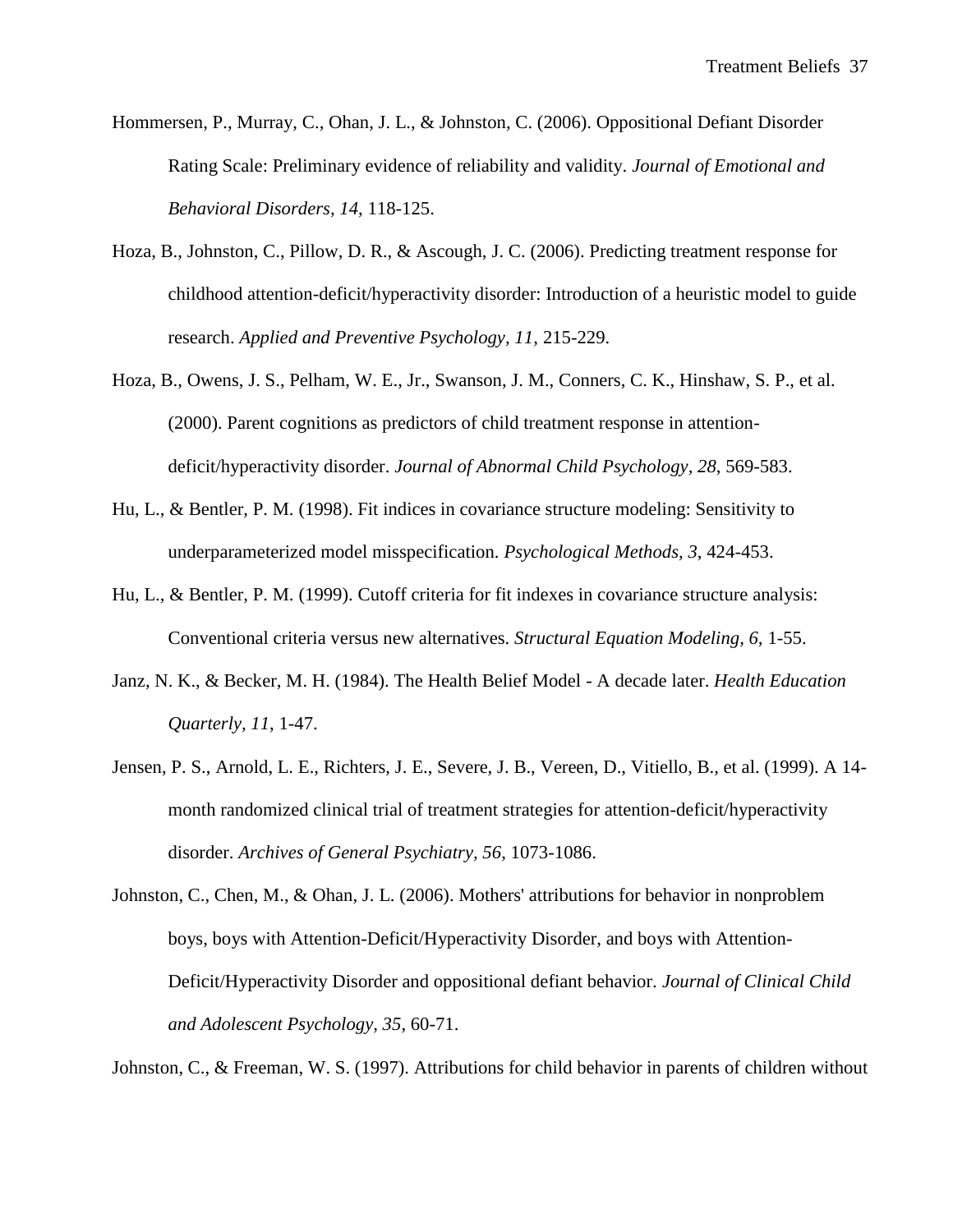behavior disorders and children with attention deficit-hyperactivity disorder. *Journal of Consulting and Clinical Psychology, 65*, 636-645.

- Johnston, C., Hommersen, P., & Seipp, C. (2008). Acceptability of behavioral and pharmacological treatments for attention-deficit/hyperactivity disorder: Relations to child and parent characteristics. *Behavior Therapy, 39*, 22-32.
- Johnston, C., Hommersen, P., & Seipp, C. M. (2009). Maternal attributions and child oppositional behavior: A longitudinal study of boys with and without Attention-Deficit/Hyperactivity Disorder. *Journal of Consulting and Clinical Psychology, 77*, 189-195.
- Johnston, C., & Leung, D. W. (2001). Effects of medication, behavioral, and combined treatments on parents' and children's attributions for the behavior of children with attention-deficit hyperactivity disorder. *Journal of Consulting and Clinical Psychology, 69*, 67-76.
- Johnston, C., & Mash, E. J. (1989). A measure of parenting satisfaction and efficacy. *Journal of Clinical Child Psychology, 18*, 167-175.
- Johnston, C., & Patenaude, R. (1994). Parent attributions for inattentive-overactive and oppositionaldefiant child behaviors. *Cognitive Therapy and Research, 18*, 261-275.
- Johnston, C., Seipp, C., Hommersen, P., Hoza, B., & Fine, S. (2005). Treatment choices and experiences in attention deficit and hyperactivity disorder: Relations to parents' beliefs and attributions. *Child: Care, Health and Development, 31*, 669-677.
- Kazdin, A. E. (2000). Perceived barriers to treatment participation and treatment acceptability among antisocial children and their families. *Journal of Child and Family Studies, 9*, 157- 174.
- Kazdin, A. E., & Wassell, G. (1999). Barriers to treatment participation and therapeutic change among children referred for conduct disorder. *Journal of Clinical Child Psychology, 28*, 160-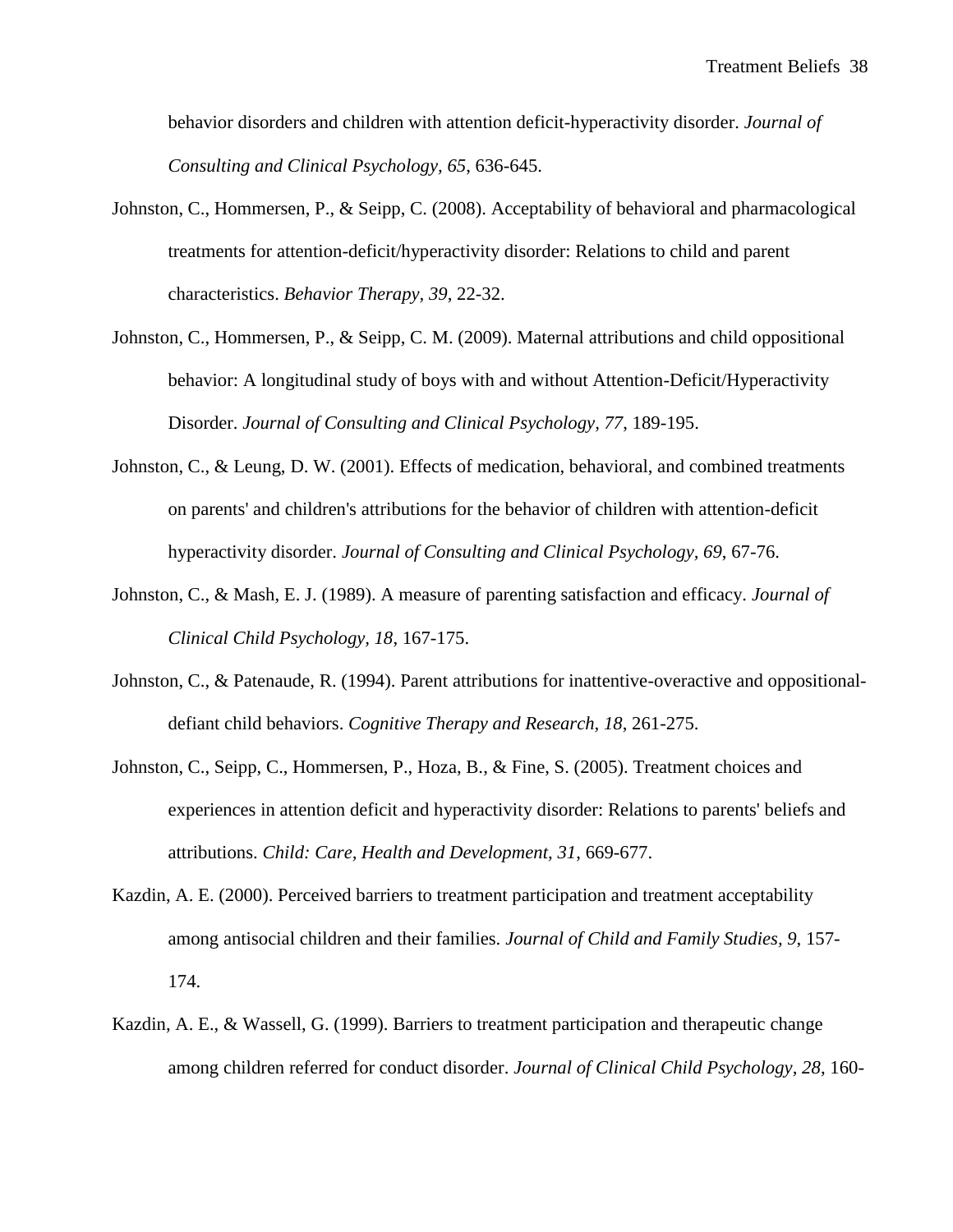172.

- Kelley, M. L., Heffer, R. W., Gresham, F. M., & Elliott, S. N. (1989). Development of a modified Treatment Evaluation Inventory. *Journal of Psychopathology and Behavioral Assessment, 11*, 235-247.
- Krain, A. L., Kendall, P. C., & Power, T. J. (2005). The role of treatment acceptability in the initiation of treatment for ADHD. *Journal of Attention Disorders, 9*, 425-434.
- MacKenzie, E. P., Fite, P. J., & Bates, J. E. (2004). Predicting outcome in behavioral parent training: Expected and unexpected results. *Child and Family Behavior Therapy, 26*, 37-53.
- Mah, J. W. T., & Johnston, C. (2008). Parental social cognitions: Considerations in the acceptability of and engagement in behavioral parent training. *Clinical Child and Family Psychology Review, 11*, 218-236.
- McLaughlin, D. P., & Harrison, C. A. (2006). Parenting practices of mothers of children with ADHD: The role of maternal and child factors. *Child and Adolescent Mental Health, 11*, 82- 88.
- Miller, G. E., & Prinz, R. J. (2003). Engagement of families in treatment for childhood donduct problems. *Behavior Therapy, 34*, 517-534.
- Nock, M. K., & Ferriter, C. (2005). Parent management of attendance and adherence in child and adolescent therapy: A conceptual and empirical review. *Clinical Child and Family Psychology Review, 8*, 149-166.
- Nock, M. K., Ferriter, C., & Holmberg, E. (2007). Parent beliefs about treatment credibility and effectiveness: Assessment and relation to subsequent treatment participation. *Journal of Child and Family Studies, 16*, 27-38.

Nock, M. K., & Kazdin, A. E. (2001). Parent expectancies for child therapy: Assessment and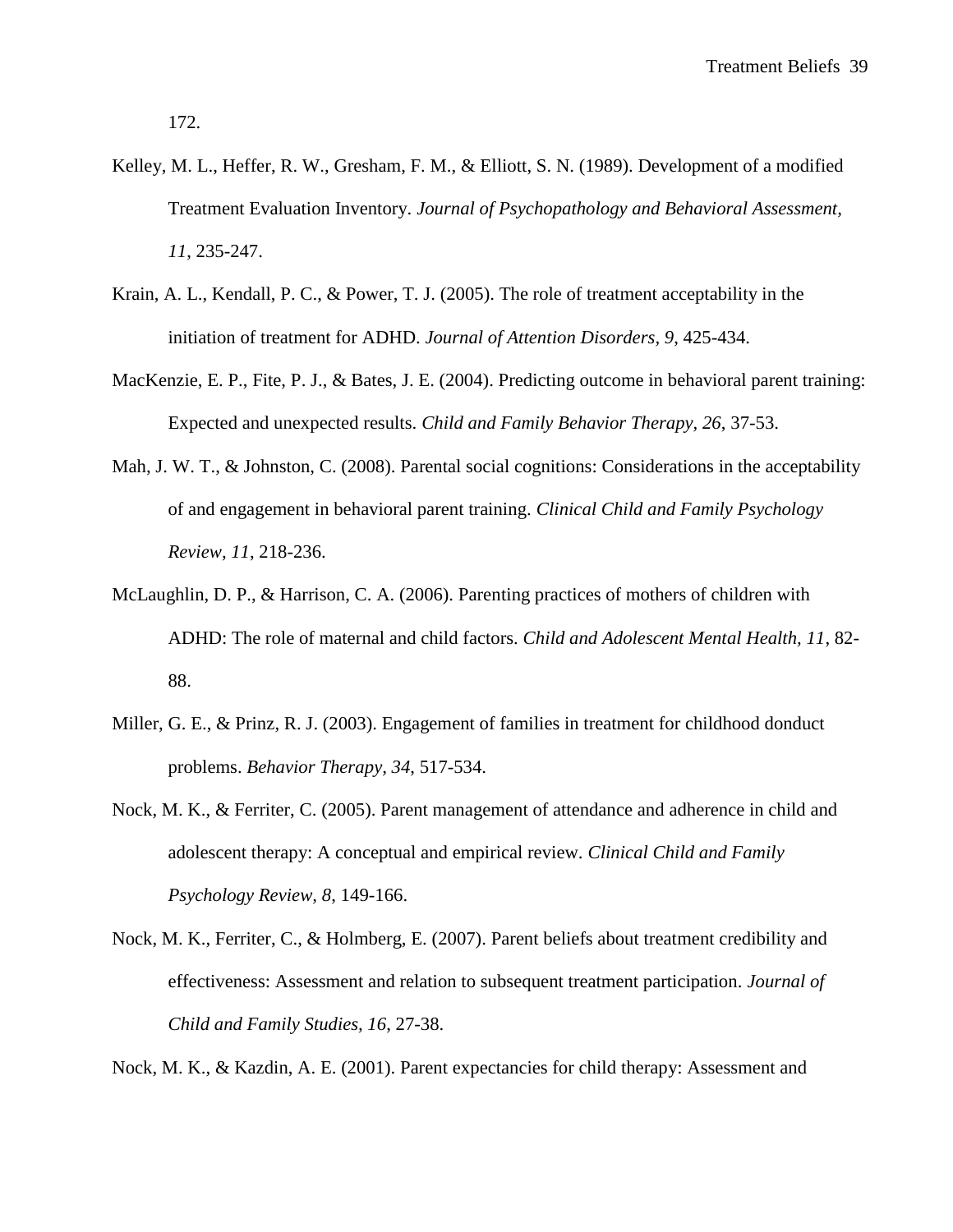relation to participation in treatment. *Journal of Child and Family Studies, 10*, 155-180.

- Nock, M. K., & Kazdin, A. E. (2005). Randomized controlled trial of a brief intervention for increasing participation in parent management training. *Journal of Consulting and Clinical Psychology, 73*, 872-879.
- Noell, G. H., Witt, J. C., Slider, N. J., Connell, J. E., Gatti, S. L., Williams, K. L., et al. (2005). Treatment implementation following behavioral consultation in schools: A comparison of three follow-up strategies. *School Psychology Review, 34*, 87-106.
- Orrell-Valente, J. K., Pinderhughes, E. E., Valente, E., Jr., & Laird, R. D. (1999). If it's offered, will they come? Influences on parents' participation in a community-based conduct problems prevention program. *American Journal of Community Psychology, 27*, 753-783.
- Pelham, W. E., Jr., & Fabiano, G. A. (2008). Evidence-based psychosocial treatments for attentiondeficit/hyperactivity disorder. *Journal of Clinical Child and Adolescent Psychology, 37*, 184- 214.
- Peters, S., Calam, R., & Harrington, R. (2005). Maternal attributions and expressed emotion as predictors of attendance at parent management training. *Journal of Child Psychology and Psychiatry, 46*, 436-448.
- Reimers, T. M., Wacker, D. P., Cooper, L. J., & de Raad, A. O. (1992). Acceptability of behavioral treatments for children: Analog and naturalistic evaluations by parents. *School Psychology Review, 21*, 628-643.
- Reimers, T. M., Wacker, D. P., Derby, K. M., & Cooper, L. J. (1995). Relation between parental attributions and the acceptability of behavioral treatments for their child's behavior problems. *Behavioral Disorders, 20*, 171-178.

Reyno, S. M., & McGrath, P. J. (2006). Predictors of parent training efficacy for child externalizing